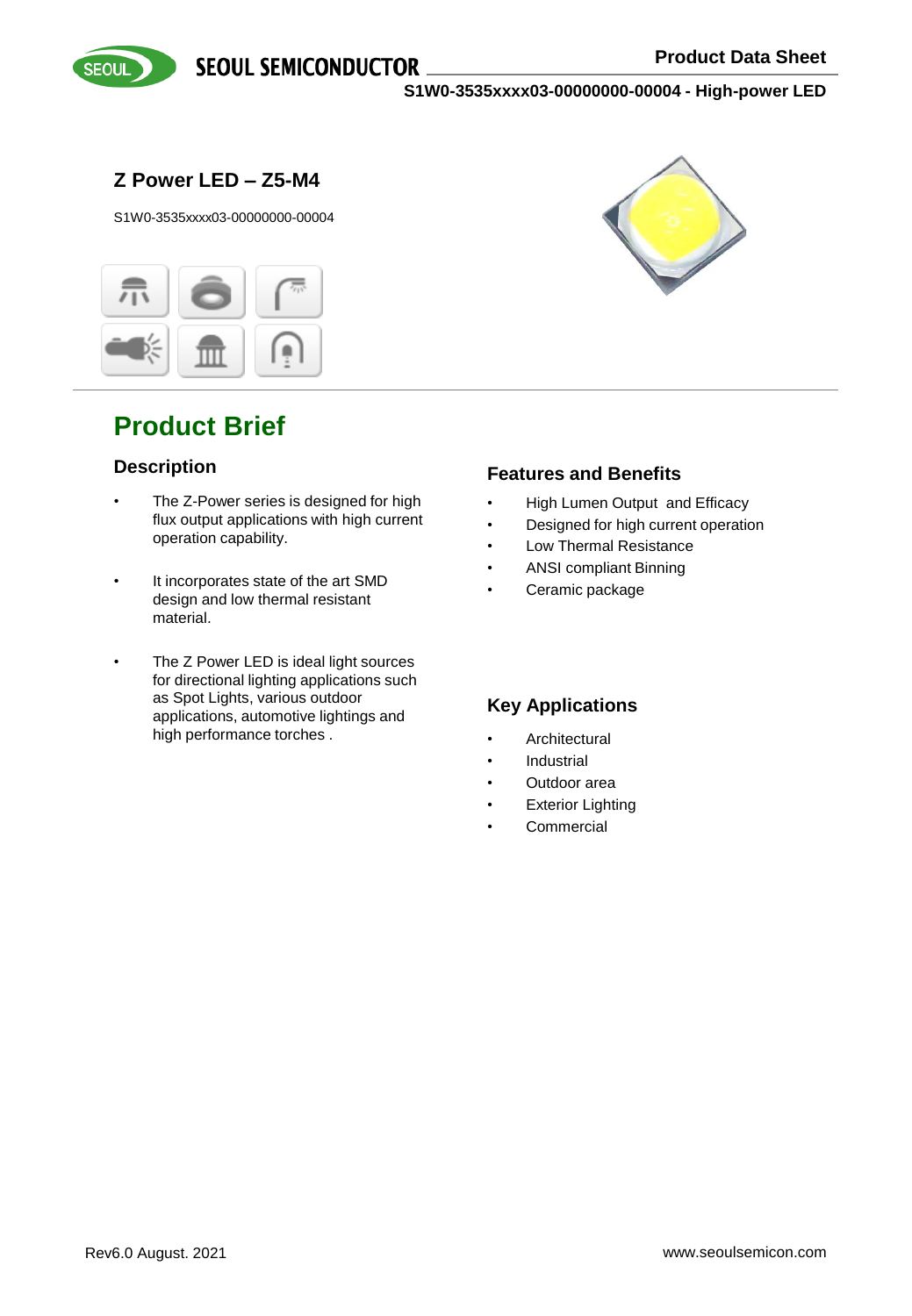

**S1W0-3535xxxx03-00000000-00004 - High-power LED**

## **Table 1. Product Selection (Order Code Table)**

| <b>Reference Codez</b> | Color                | <b>Nominal CCT</b>                      | <b>Part Number</b>             | <b>CRI</b> |
|------------------------|----------------------|-----------------------------------------|--------------------------------|------------|
|                        |                      |                                         |                                | <b>Min</b> |
|                        |                      | 6500K                                   | S1W0-3535657003-00000000-00004 |            |
| SZ5-M4-W0-C7           | Cool White           | 5700K                                   | S1W0-3535577003-00000000-00004 |            |
|                        |                      | 5000K                                   | S1W0-3535507003-00000000-00004 |            |
| SZ5-M4-WN-C7           | <b>Neutral White</b> | 4000K                                   | S1W0-3535407003-00000000-00004 | 70         |
|                        |                      | 3500K                                   | S1W0-3535357003-00000000-00004 |            |
| SZ5-M4-WW-C7           | Warm White           | 3000K                                   | S1W0-3535307003-00000000-00004 |            |
|                        |                      | 2700K                                   | S1W0-3535277003-00000000-00004 |            |
|                        |                      | 2200K                                   | S1W0-3535227003-00000000-00004 |            |
|                        |                      | 6500K                                   | S1W0-3535658003-00000000-00004 |            |
| SZ5-M4-W0-C8           | Cool White           | 5700K                                   | S1W0-3535578003-00000000-00004 |            |
|                        |                      | 5000K                                   | S1W0-3535508003-00000000-00004 |            |
| SZ5-M4-WN-C8           | <b>Neutral White</b> | 4000K                                   | S1W0-3535408003-00000000-00004 | 80         |
|                        |                      | 3500K                                   | S1W0-3535358003-00000000-00004 |            |
| SZ5-M4-WW-C8           | Warm White           | 3000K                                   | S1W0-3535308003-00000000-00004 |            |
|                        |                      | 2700K                                   | S1W0-3535278003-00000000-00004 |            |
|                        |                      | 6500K                                   | S1W0-3535659003-00000000-00004 |            |
| SZ5-M4-W0-C9           | Cool White           | 5700K                                   | S1W0-3535579003-00000000-00004 |            |
|                        |                      | 5000K                                   | S1W0-3535509003-00000000-00004 |            |
| SZ5-M4-WN-C9           | <b>Neutral White</b> | 4000K                                   | S1W0-3535409003-00000000-00004 | 90         |
|                        |                      | 3500K                                   | S1W0-3535359003-00000000-00004 |            |
| SZ5-M4-WW-C9           | Warm White           | 3000K<br>S1W0-3535309003-00000000-00004 |                                |            |
|                        |                      | 2700K                                   | S1W0-3535279003-00000000-00004 |            |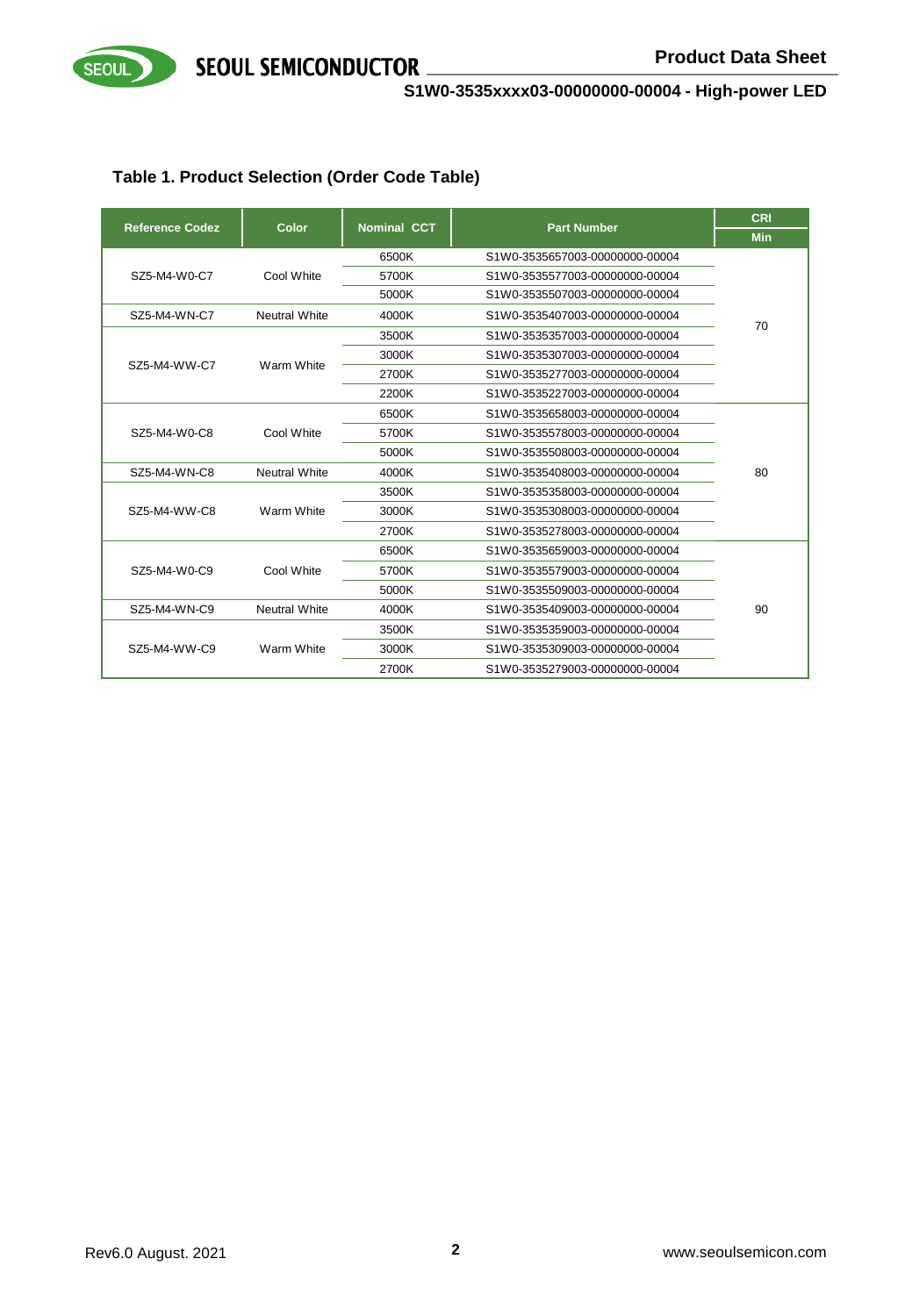

# **Table of Contents**

| <b>Index</b> |                                         |                |
|--------------|-----------------------------------------|----------------|
|              | <b>Product Brief</b>                    | 1              |
|              | <b>Table of Contents</b>                | 3              |
| ٠            | <b>Performance Characteristics</b>      | $\overline{4}$ |
|              | <b>Characteristics Graph</b>            | 6              |
|              | <b>Color Bin Structure</b>              | 11             |
|              | <b>Mechanical Dimensions</b>            | 15             |
|              | <b>Recommended Solder Pad</b>           | 16             |
|              | <b>Reflow Soldering Characteristics</b> | 17             |
|              | Emitter Tape & Reel Packaging           | 19             |
|              | <b>Product Nomenclature</b>             | 20             |
|              | Handling of Silicone Resin for LEDs     | 21             |
|              | <b>Precaution For Use</b>               | 22             |
|              | Company Information                     | 25             |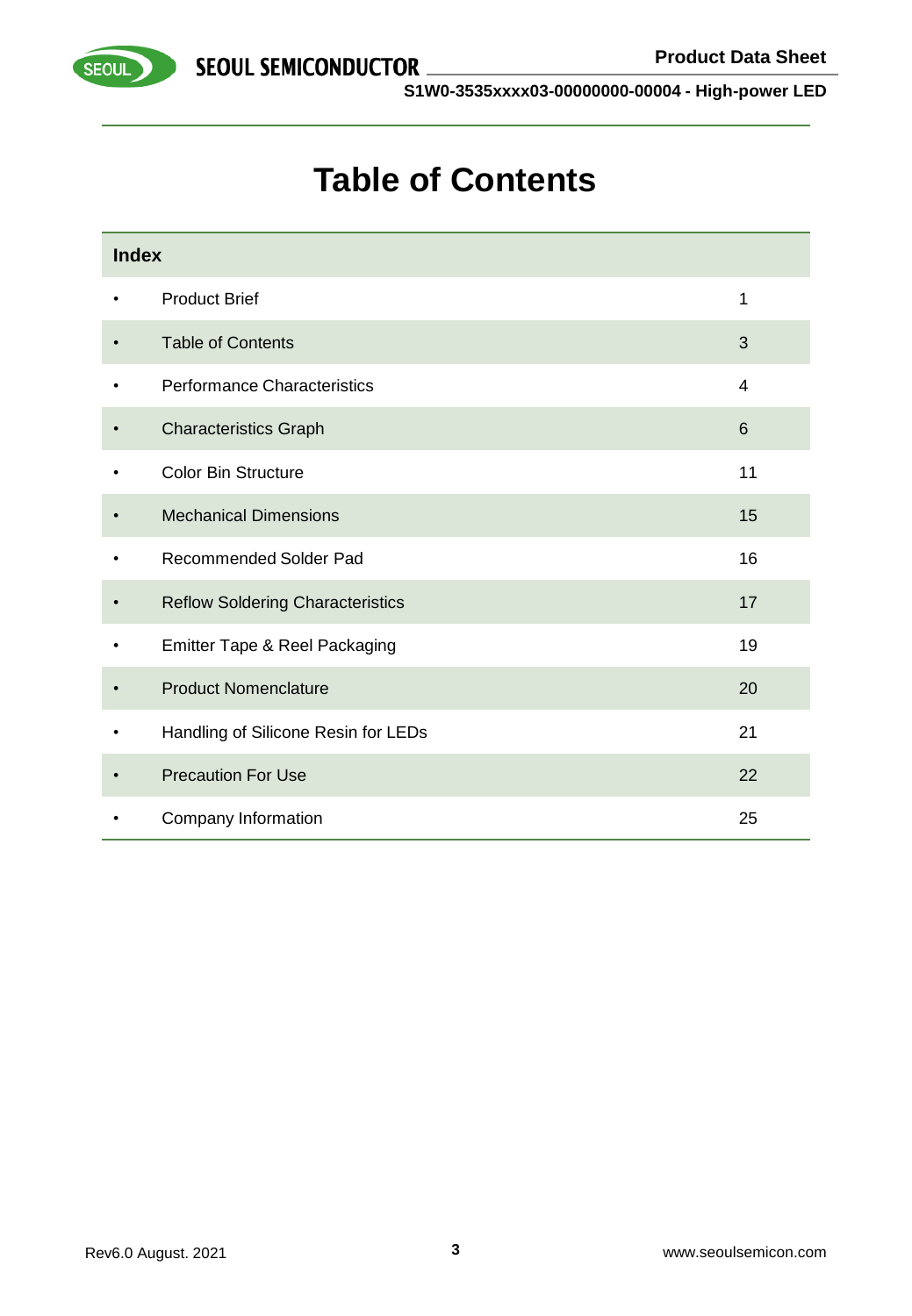# **Performance Characteristics**

## **Table 2. Characteristics**

**SEOUL** 

| <b>Parameter</b>                           | <b>Symbol</b>              |       | Value                      |          | <b>Unit</b> |
|--------------------------------------------|----------------------------|-------|----------------------------|----------|-------------|
|                                            |                            | Min.  | Typ.                       | Max. [4] |             |
| Forward Current <sup>[1]</sup>             | ΙF                         |       | 700                        | 2000     | mA          |
| Peak Pulsed Forward Current <sup>[2]</sup> | ΙF                         |       |                            | 2600     | mA          |
| Forward Voltage (@700mA, 85°C)             | VF                         |       | ۰                          | 2.95     | V           |
| Junction Temperature                       | T,                         |       |                            | 150      | °C          |
| <b>Operating Temperature</b>               | $\mathsf{T}_{\mathsf{op}}$ | $-40$ |                            | 105      | °C          |
| Storage Temperature                        | ${\sf T}_{\sf stg}$        | -40   |                            | 120      | °C          |
| Viewing angle                              | θ                          |       | 120                        |          | degree      |
| Thermal resistance (J to S) [3]            | $R\theta_{J-S}$            |       | 3                          |          | K/W         |
| <b>ESD Sensitivity (HBM)</b>               |                            |       | Class 3B JEDEC JS-001-2017 |          |             |

## **Notes :**

- (1) At Junction Temperature 85℃ condition.
- (2) Pulse width ≤10ms, duty cycle ≤ 10% condition.
- (3) Rθ**J-S** is tested at 700mA.
- (4) It is recommended to use it in the condition that the reliability is secured within the Max value.
- Thermal resistance can be increased substantially depending on the heat sink design/operating condition, and the maximum possible driving current will decrease accordingly.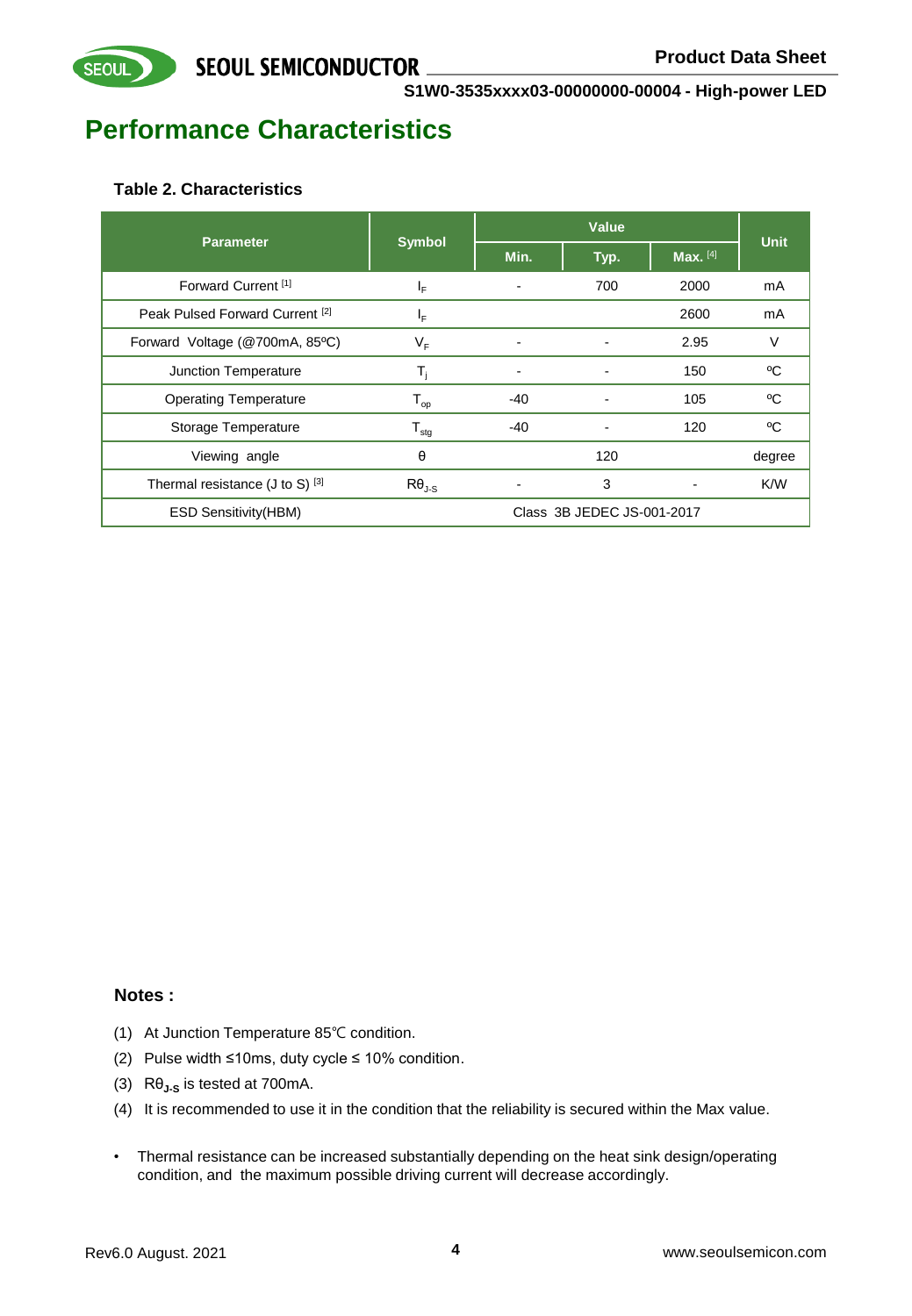**S1W0-3535xxxx03-00000000-00004 - High-power LED**

# **Characteristics Graph**

**Fig 1. Color Spectrum**

**SEOUL** 



**Fig 2. Typical Spatial Distribution**

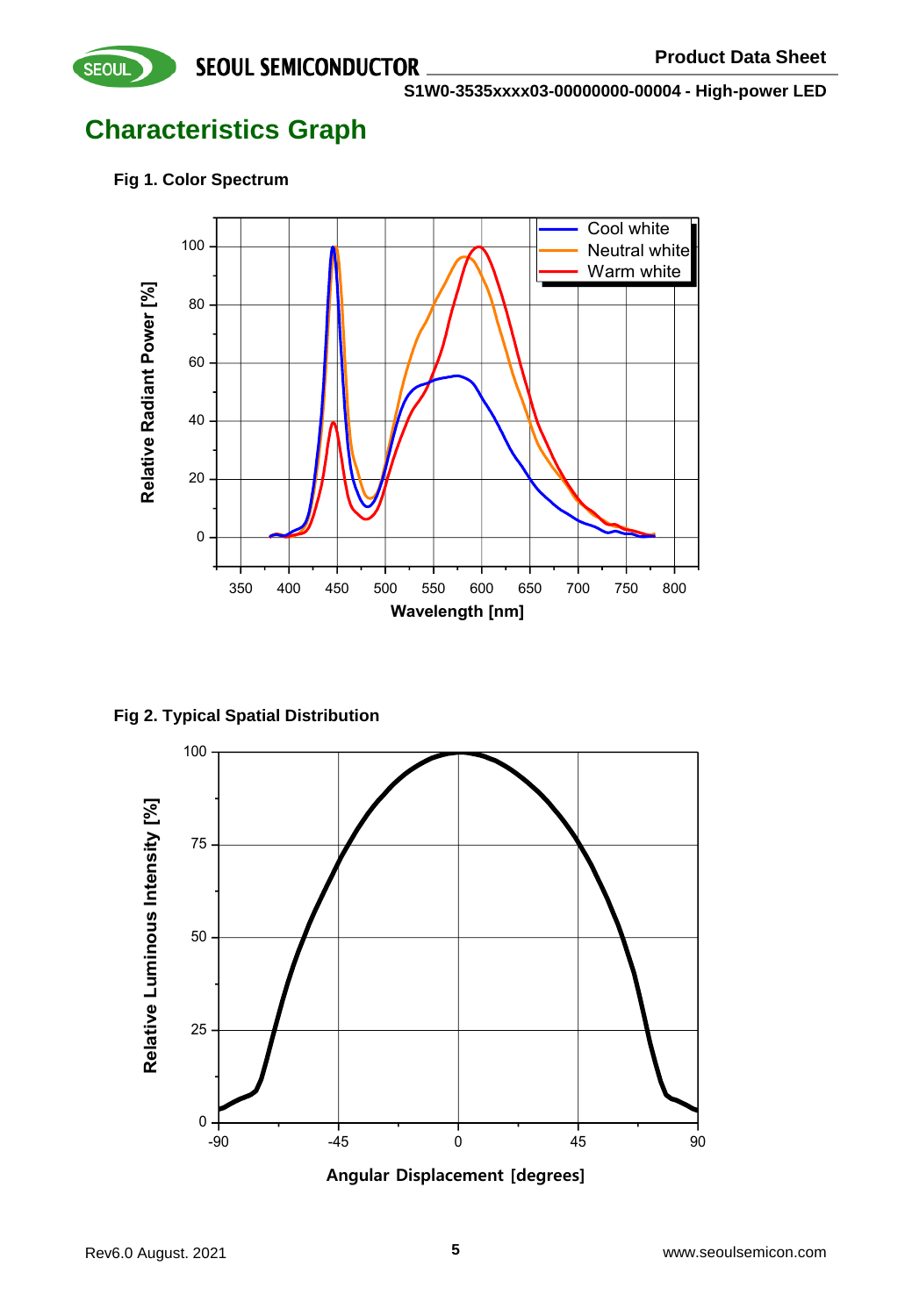# **Characteristics Graph**



**Fig 3. Forward Voltage vs. Forward Current, Tj=85℃**

**Fig 4. Forward Current vs. Relative Luminous Flux, Tj=85℃**

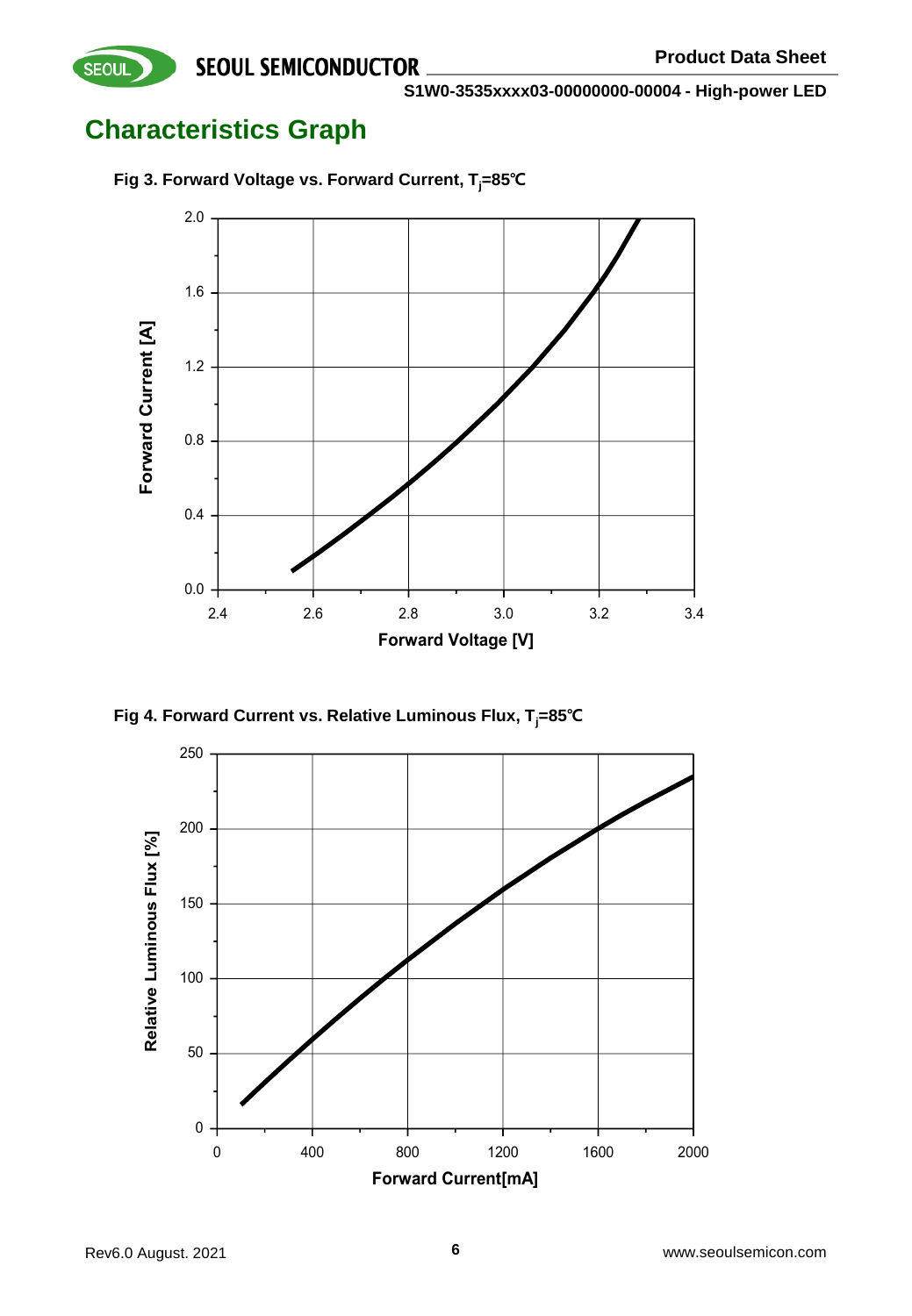

# **Characteristics Graph**

**SEOUL** 

**Fig 5. Forward Current vs. CIE X, Y Shift, Tj=85℃**



Fig 6. Junction Temp. vs. CIE X, Y Shift, I<sub>F</sub>=700mA

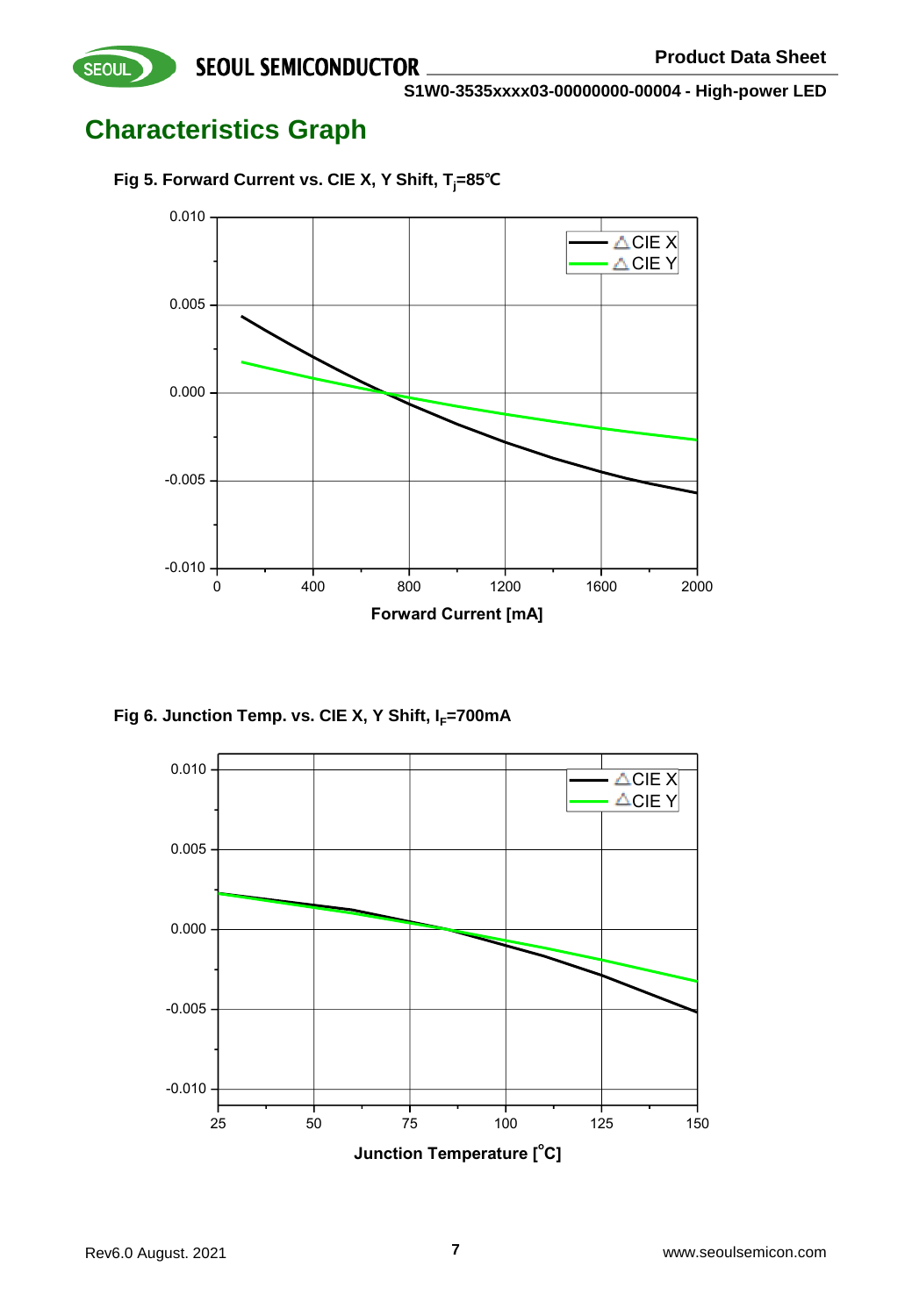**S1W0-3535xxxx03-00000000-00004 - High-power LED**

# **Characteristics Graph**

**SEOUL** 



**Fig 7. Relative Light Output vs. Junction Temperature, I<sub>F</sub>=700mA** 

**Fig 8. Relative Forward Voltage vs. Junction Temperature, I<sub>F</sub>=700mA** 

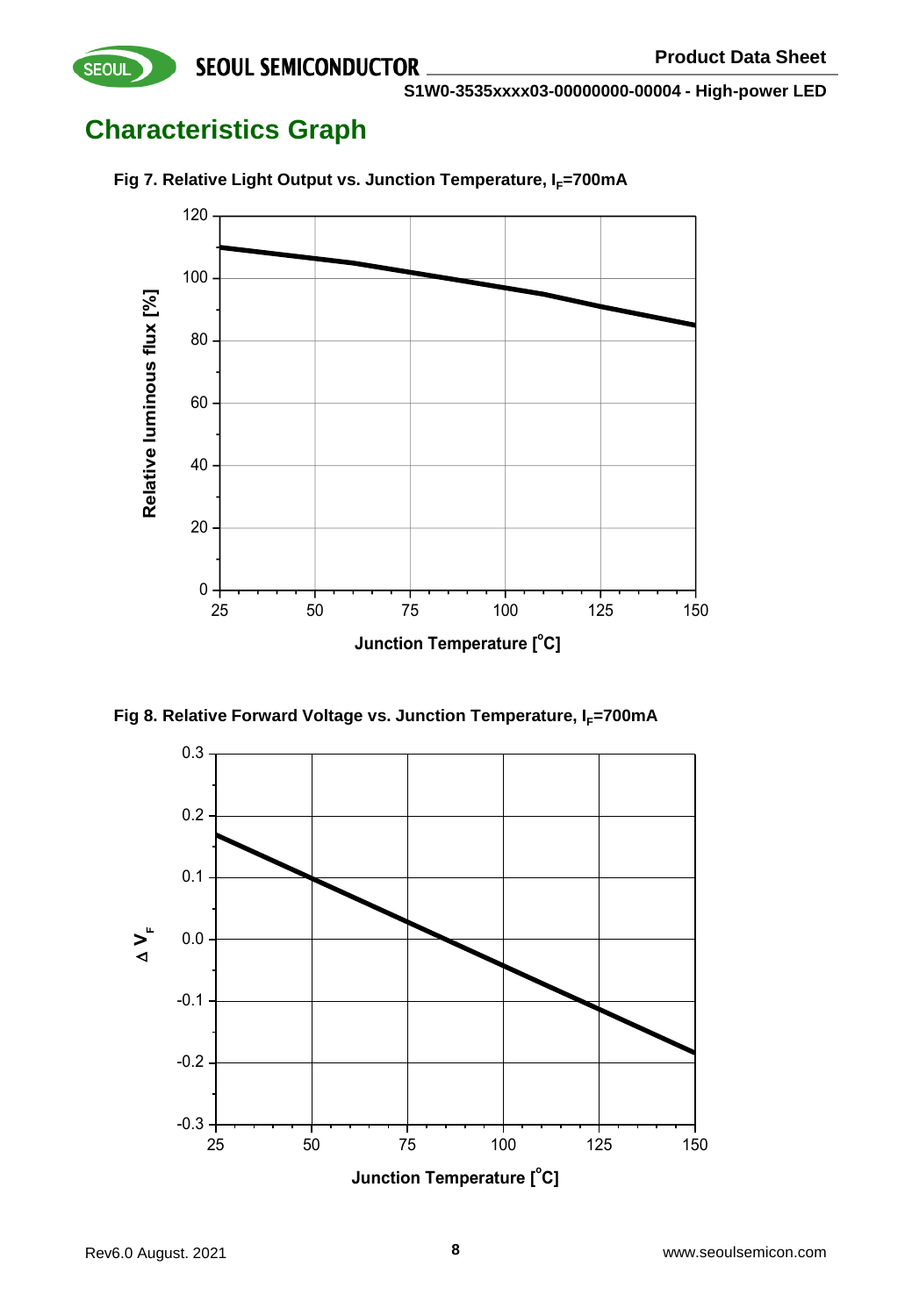**S1W0-3535xxxx03-00000000-00004 - High-power LED**

# **Characteristics Graph**

**SEOUL** 



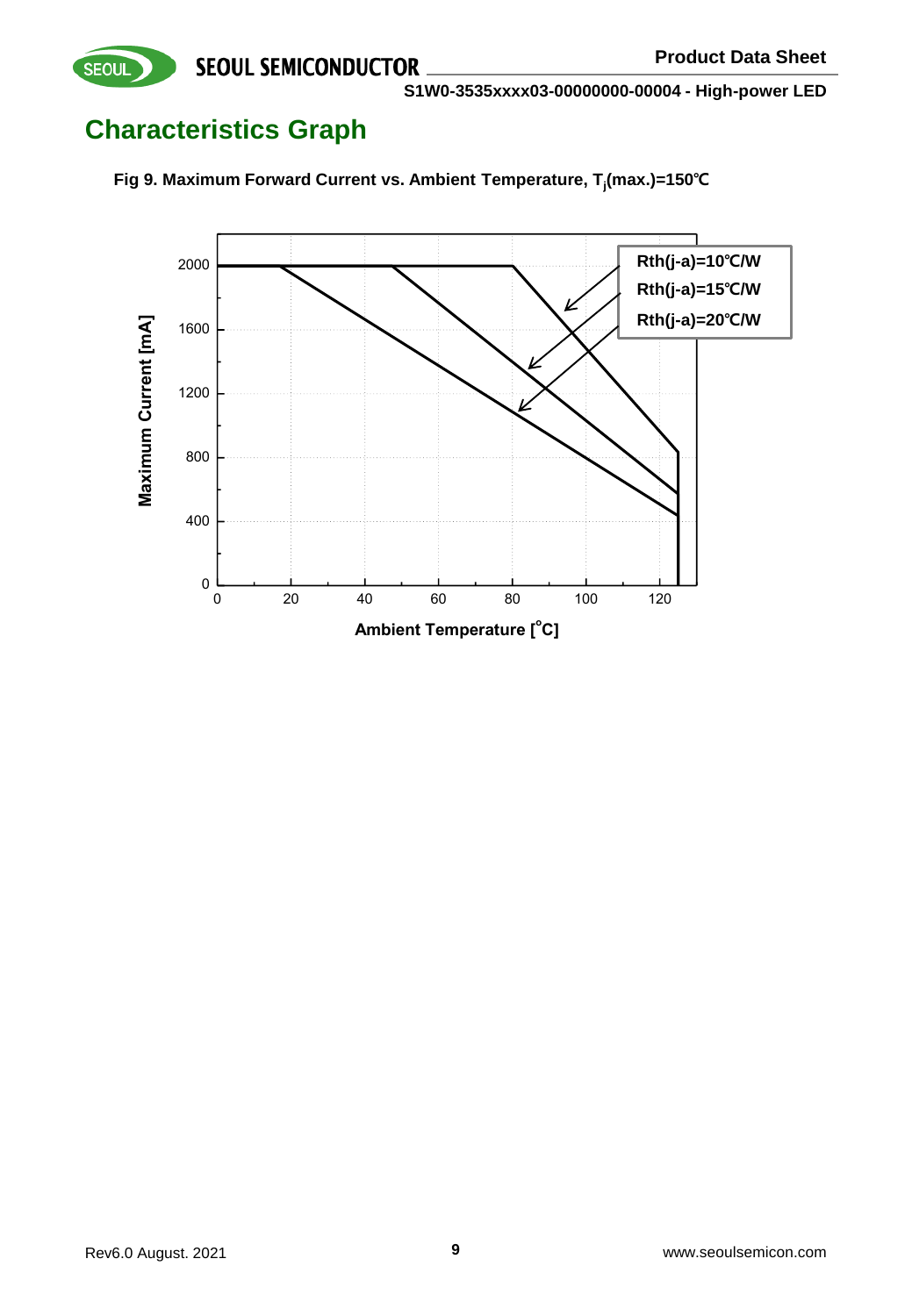# **Color Bin Structure**

**SEOUL** 

## **Table 3. CRI70, Bin Code description, IF=700mA, Tj=85℃**

|                 | <b>Luminous Flux [lm]</b> |      |                 | <b>Typical Forward Voltage [VF]</b> |      |
|-----------------|---------------------------|------|-----------------|-------------------------------------|------|
| <b>Bin Code</b> | Min.                      | Max. | <b>Bin Code</b> | Min.                                | Max. |
| W <sub>1</sub>  | 237                       | 254  |                 |                                     |      |
| W <sub>2</sub>  | 254                       | 271  |                 |                                     |      |
| W <sub>3</sub>  | 271                       | 285  |                 |                                     |      |
| W4              | 285                       | 299  |                 |                                     |      |
| W <sub>5</sub>  | 299                       | 313  | G               | 2.75                                | 2.95 |
| W6              | 313                       | 327  |                 |                                     |      |
| W7              | 327                       | 340  |                 |                                     |      |
| W8              | 340                       | 355  |                 |                                     |      |
| W9              | 355                       | 370  |                 |                                     |      |

#### **Table 4. CRI70, Flux Rank Distribution**

**Available Rank**

| <b>CCT</b>     | <b>CIE</b> |                |                |                |                | <b>Flux Rank</b> |                |    |                |                |
|----------------|------------|----------------|----------------|----------------|----------------|------------------|----------------|----|----------------|----------------|
| $6000 - 7000K$ | A          | W <sub>1</sub> | W <sub>2</sub> | W <sub>3</sub> | W4             | W <sub>5</sub>   | W <sub>6</sub> | W7 | W <sub>8</sub> | W9             |
| $5300 - 6000K$ | B          | W <sub>1</sub> | W <sub>2</sub> | W <sub>3</sub> | W4             | W <sub>5</sub>   | W <sub>6</sub> | W7 | W <sub>8</sub> | W <sub>9</sub> |
| 4700 ~ 5300K   | C          | W <sub>1</sub> | W <sub>2</sub> | W <sub>3</sub> | W4             | W <sub>5</sub>   | W <sub>6</sub> | W7 | W <sub>8</sub> | W <sub>9</sub> |
| $3700 - 4200K$ | E          | W <sub>1</sub> | W <sub>2</sub> | W <sub>3</sub> | W4             | W <sub>5</sub>   | W <sub>6</sub> | W7 | W <sub>8</sub> | W9             |
| $3200 - 3700K$ | F          | W <sub>1</sub> | W <sub>2</sub> | W <sub>3</sub> | W4             | W <sub>5</sub>   | W <sub>6</sub> | W7 | W8             | W <sub>9</sub> |
| $2900 - 3200K$ | G          | W <sub>1</sub> | W <sub>2</sub> | W <sub>3</sub> | W4             | W <sub>5</sub>   | W <sub>6</sub> | W7 | W8             | W <sub>9</sub> |
| $2600 - 2900K$ | H          | W <sub>1</sub> | W <sub>2</sub> | W3             | W <sub>4</sub> | W <sub>5</sub>   | W <sub>6</sub> | W7 | W8             | W9             |
| $2300 - 2100K$ | K          | W <sub>1</sub> | W <sub>2</sub> | W <sub>3</sub> | W4             | W <sub>5</sub>   | W <sub>6</sub> | W7 | W8             | W <sub>9</sub> |

Notes: (1) Correlated Color Temperature is derived from the CIE 1931 Chromaticity diagram. Color coordinate :  $\pm 0.005$ , CCT  $\pm 5%$  tolerance.

- (2) Seoul Semiconductor maintains a tolerance of  $\pm 7\%$  on flux and power measurements.
- (3)  $\Phi_{\rm V}$  is the total luminous flux output as measured with an integrating sphere.
- (4) Tolerance is  $\pm 2.0$  on CRI measurements.
- (5) Tolerance is  $\pm 0.06V$  on forward voltage measurements.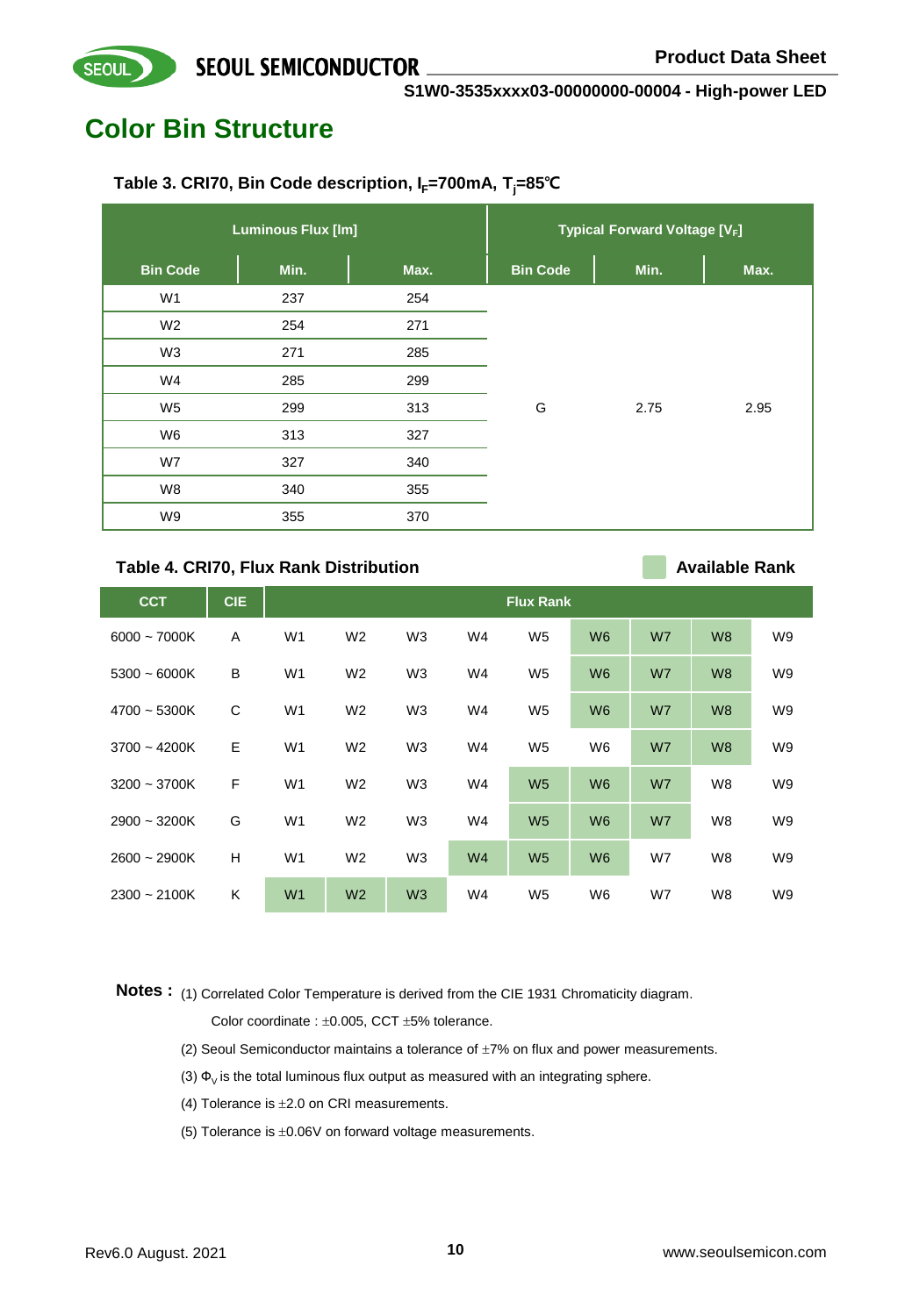**Available Rank**

**S1W0-3535xxxx03-00000000-00004 - High-power LED**

# **Color Bin Structure**

**SEOUL** 

## **Table 5. CRI80, Bin Code description, IF=700mA, Tj=85℃**

|                 | <b>Luminous Flux [lm]</b> |      |                 | <b>Typical Forward Voltage [VF]</b> |      |
|-----------------|---------------------------|------|-----------------|-------------------------------------|------|
| <b>Bin Code</b> | Min.                      | Max. | <b>Bin Code</b> | Min.                                | Max. |
| W <sub>2</sub>  | 254                       | 271  |                 |                                     |      |
| W <sub>3</sub>  | 271                       | 285  |                 |                                     |      |
| W4              | 285                       | 299  |                 |                                     |      |
| W <sub>5</sub>  | 299                       | 313  | G               | 2.75                                | 2.95 |
| W6              | 313                       | 327  |                 |                                     |      |
| W7              | 327                       | 340  |                 |                                     |      |
| W8              | 340                       | 355  |                 |                                     |      |

## **Table 6. CRI80, Flux Rank Distribution**

| <b>CCT</b>     | <b>CIE</b> |                |                |                | <b>Flux Rank</b> |                |    |                |
|----------------|------------|----------------|----------------|----------------|------------------|----------------|----|----------------|
| $6000 - 7000K$ | A          | W <sub>2</sub> | W <sub>3</sub> | W4             | W <sub>5</sub>   | W <sub>6</sub> | W7 | W <sub>8</sub> |
| $5300 - 6000K$ | B          | W <sub>2</sub> | W <sub>3</sub> | W4             | W <sub>5</sub>   | W <sub>6</sub> | W7 | W <sub>8</sub> |
| $4700 - 5300K$ | C          | W <sub>2</sub> | W <sub>3</sub> | W4             | W <sub>5</sub>   | W <sub>6</sub> | W7 | W <sub>8</sub> |
| $3700 - 4200K$ | E          | W <sub>2</sub> | W <sub>3</sub> | W4             | W <sub>5</sub>   | W <sub>6</sub> | W7 | W <sub>8</sub> |
| $3200 - 3700K$ | F          | W <sub>2</sub> | W <sub>3</sub> | W <sub>4</sub> | W <sub>5</sub>   | W <sub>6</sub> | W7 | W <sub>8</sub> |
| $2900 - 3200K$ | G          | W <sub>2</sub> | W <sub>3</sub> | W <sub>4</sub> | W <sub>5</sub>   | W <sub>6</sub> | W7 | W <sub>8</sub> |
| $2600 - 2900K$ | н          | W <sub>2</sub> | W3             | W <sub>4</sub> | W <sub>5</sub>   | W <sub>6</sub> | W7 | W <sub>8</sub> |

Notes: (1) Correlated Color Temperature is derived from the CIE 1931 Chromaticity diagram. Color coordinate :  $\pm 0.005$ , CCT  $\pm 5%$  tolerance.

- (2) Seoul Semiconductor maintains a tolerance of  $\pm 7\%$  on flux and power measurements.
- (3)  $\Phi_{\rm V}$  is the total luminous flux output as measured with an integrating sphere.
- (4) Tolerance is  $\pm 2.0$  on CRI measurements.
- (5) Tolerance is  $\pm 0.06V$  on forward voltage measurements.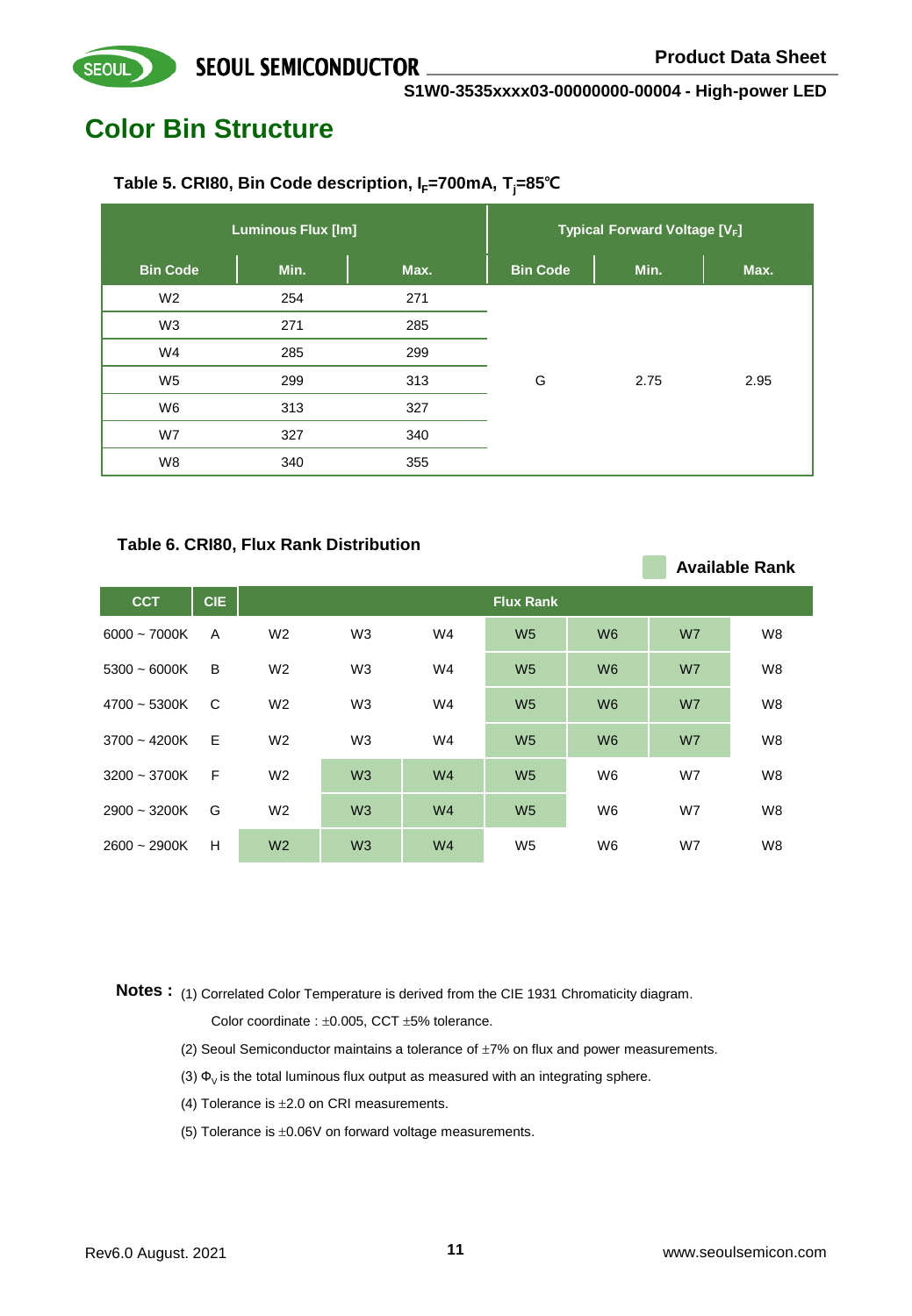**Available Rank**

#### **S1W0-3535xxxx03-00000000-00004 - High-power LED**

# **Color Bin Structure**

**SEOUL** 

## Table 7. CRI90, Bin Code description, I<sub>F</sub>=700mA, T<sub>i</sub>=85℃

|                 | <b>Luminous Flux [lm]</b> |      |                 | <b>Typical Forward Voltage [VF]</b> |      |
|-----------------|---------------------------|------|-----------------|-------------------------------------|------|
| <b>Bin Code</b> | Min.                      | Max. | <b>Bin Code</b> | Min.                                | Max. |
| V <sub>1</sub>  | 195                       | 208  |                 |                                     |      |
| V <sub>2</sub>  | 208                       | 223  |                 |                                     |      |
| V <sub>3</sub>  | 223                       | 237  |                 |                                     |      |
| W <sub>1</sub>  | 237                       | 254  |                 |                                     |      |
| W <sub>2</sub>  | 254                       | 271  | G               | 2.75                                | 2.95 |
| W <sub>3</sub>  | 271                       | 285  |                 |                                     |      |
| W4              | 285                       | 299  |                 |                                     |      |
|                 |                           |      |                 |                                     |      |

#### **Table 8. CRI90, Flux Rank Distribution**

| <b>CCT</b>     | <b>CIE</b> |                |                |                | <b>Flux Rank</b> |                |                |                |
|----------------|------------|----------------|----------------|----------------|------------------|----------------|----------------|----------------|
| $6000 - 7000K$ | A          | V <sub>1</sub> | V <sub>2</sub> | V <sub>3</sub> | W <sub>1</sub>   | W <sub>2</sub> | W3             | W <sub>4</sub> |
| $5300 - 6000K$ | B          | V <sub>1</sub> | V <sub>2</sub> | V <sub>3</sub> | W <sub>1</sub>   | W <sub>2</sub> | W3             | W <sub>4</sub> |
| $4700 - 5300K$ | - C        | V <sub>1</sub> | V <sub>2</sub> | V <sub>3</sub> | W <sub>1</sub>   | W <sub>2</sub> | W3             | W <sub>4</sub> |
| $3700 - 4200K$ | - E        | V <sub>1</sub> | V <sub>2</sub> | V3             | W <sub>1</sub>   | W <sub>2</sub> | W <sub>3</sub> | W4             |
| $3200 - 3700K$ | - F        | V <sub>1</sub> | V <sub>2</sub> | V <sub>3</sub> | W <sub>1</sub>   | W <sub>2</sub> | W <sub>3</sub> | W4             |
| $2900 - 3200K$ | G          | V <sub>1</sub> | V <sub>2</sub> | V <sub>3</sub> | W <sub>1</sub>   | W <sub>2</sub> | W <sub>3</sub> | W4             |
| $2600 - 2900K$ | H          | V <sub>1</sub> | V <sub>2</sub> | V <sub>3</sub> | W <sub>1</sub>   | W <sub>2</sub> | W <sub>3</sub> | W4             |

Notes: (1) Correlated Color Temperature is derived from the CIE 1931 Chromaticity diagram. Color coordinate :  $\pm 0.005$ , CCT  $\pm 5%$  tolerance.

- (2) Seoul Semiconductor maintains a tolerance of  $\pm 7\%$  on flux and power measurements.
- (3)  $\Phi_{\rm V}$  is the total luminous flux output as measured with an integrating sphere.
- (4) Tolerance is  $\pm 2.0$  on CRI measurements.
- (5) Tolerance is  $\pm 0.06V$  on forward voltage measurements.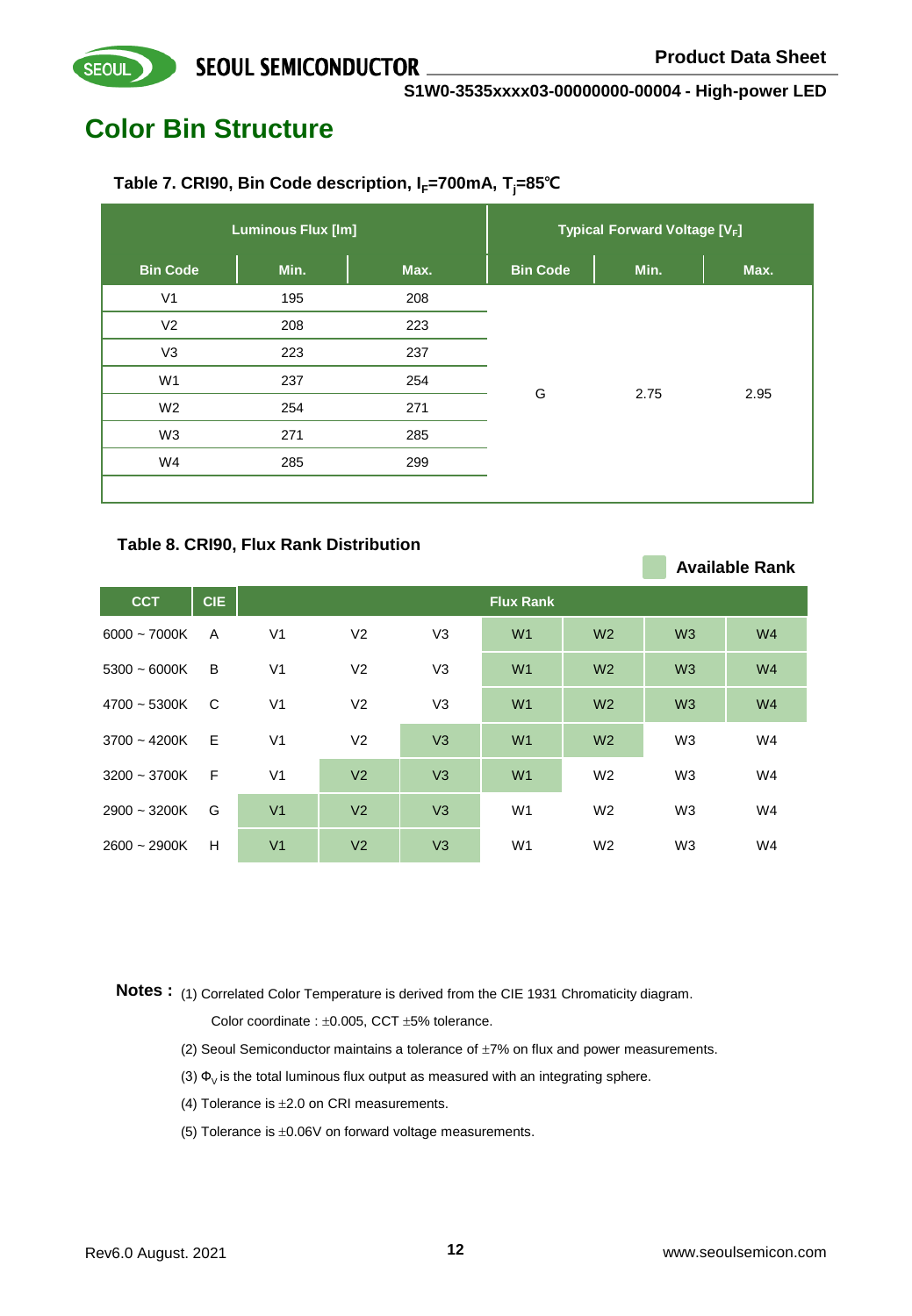**S1W0-3535xxxx03-00000000-00004 - High-power LED**

## **Color Bin Structure**

SEOUL

**CIE Chromaticity Diagram (Cool white), Tj=85℃, IF=700mA**



|                       | 6500K 3Step   |                                        | 5700K 3Step   | 5000K 3Step                      |               |  |
|-----------------------|---------------|----------------------------------------|---------------|----------------------------------|---------------|--|
|                       | <b>3A</b>     | 3B                                     |               |                                  | 3C            |  |
| Center point          | 0.3123:0.3282 | Center point                           | 0.3287:0.3417 | Center point                     | 0.3447:0.3553 |  |
| Major Axis a          | 0.0066        | Major Axis a                           | 0.0072        | Major Axis a                     | 0.0081        |  |
| Minor Axis b          | 0.0027        | Minor Axis b                           | 0.0032        | Minor Axis b                     | 0.0035        |  |
| Ellipse               | 58            | Ellipse<br>59<br><b>Rotation Angle</b> |               | Ellipse                          | 60            |  |
| <b>Rotation Angle</b> |               |                                        |               | <b>Rotation Angle</b>            |               |  |
|                       |               | 5700K 5Step                            |               |                                  |               |  |
|                       | 6500K 5Step   |                                        |               |                                  | 5000K 5Step   |  |
|                       | <b>5A</b>     |                                        | 5Β            |                                  | <b>5C</b>     |  |
| Center point          | 0.3123:0.3282 | Center point                           | 0.3287:0.3417 | Center point                     | 0.3447:0.3553 |  |
| Major Axis a          | 0.0110        | Major Axis a                           | 0.0119        | Major Axis a                     | 0.0135        |  |
| Minor Axis b          | 0.0045        | Minor Axis b                           | 0.0052        | Minor Axis b                     | 0.0059        |  |
| Ellipse               | 58            | Ellipse                                | 59            | Ellipse<br><b>Rotation Angle</b> | 60            |  |

| AA     |           |           | ΑВ     |        | <b>AC</b> |           | <b>AD</b> |
|--------|-----------|-----------|--------|--------|-----------|-----------|-----------|
| CIE X  | CIE Y     | CIE X     | CIE Y  | CIE X  | CIE Y     | CIE X     | CIE Y     |
| 0.3028 | 0.3304    | 0.3115    | 0.3393 | 0.3131 | 0.3290    | 0.3048    | 0.3209    |
| 0.3048 | 0.3209    | 0.3131    | 0.3290 | 0.3146 | 0.3187    | 0.3068    | 0.3113    |
| 0.3131 | 0.329     | 0.3213    | 0.3371 | 0.3221 | 0.3261    | 0.3146    | 0.3187    |
| 0.3115 | 0.3393    | 0.3205    | 0.3481 | 0.3213 | 0.3371    | 0.3131    | 0.329     |
|        | <b>BA</b> | <b>BB</b> |        |        | BC.       | <b>BD</b> |           |
| CIE X  | CIE Y     | CIE X     | CIE Y  | CIE X  | CIE Y     | CIE X     | CIE Y     |
| 0.3207 | 0.3462    | 0.3292    | 0.3539 | 0.3293 | 0.3423    | 0.3215    | 0.3353    |
| 0.3215 | 0.3353    | 0.3293    | 0.3423 | 0.3294 | 0.3306    | 0.3222    | 0.3243    |
| 0.3293 | 0.3423    | 0.3371    | 0.3493 | 0.3366 | 0.3369    | 0.3294    | 0.3306    |
| 0.3292 | 0.3539    | 0.3376    | 0.3616 | 0.3371 | 0.3493    | 0.3293    | 0.3423    |
|        | <b>CA</b> | CB        |        |        | <b>CC</b> | <b>CD</b> |           |
| CIE X  | CIE Y     | CIE X     | CIE Y  | CIE X  | CIE Y     | CIE X     | CIE Y     |
| 0.3376 | 0.3616    | 0.3463    | 0.3687 | 0.3452 | 0.3558    | 0.3371    | 0.3493    |
| 0.3371 | 0.3493    | 0.3452    | 0.3558 | 0.344  | 0.3428    | 0.3366    | 0.3369    |
| 0.3452 | 0.3558    | 0.3533    | 0.3624 | 0.3514 | 0.3487    | 0.344     | 0.3428    |
| 0.3463 | 0.3687    | 0.3551    | 0.376  | 0.3533 | 0.3624    | 0.3452    | 0.3558    |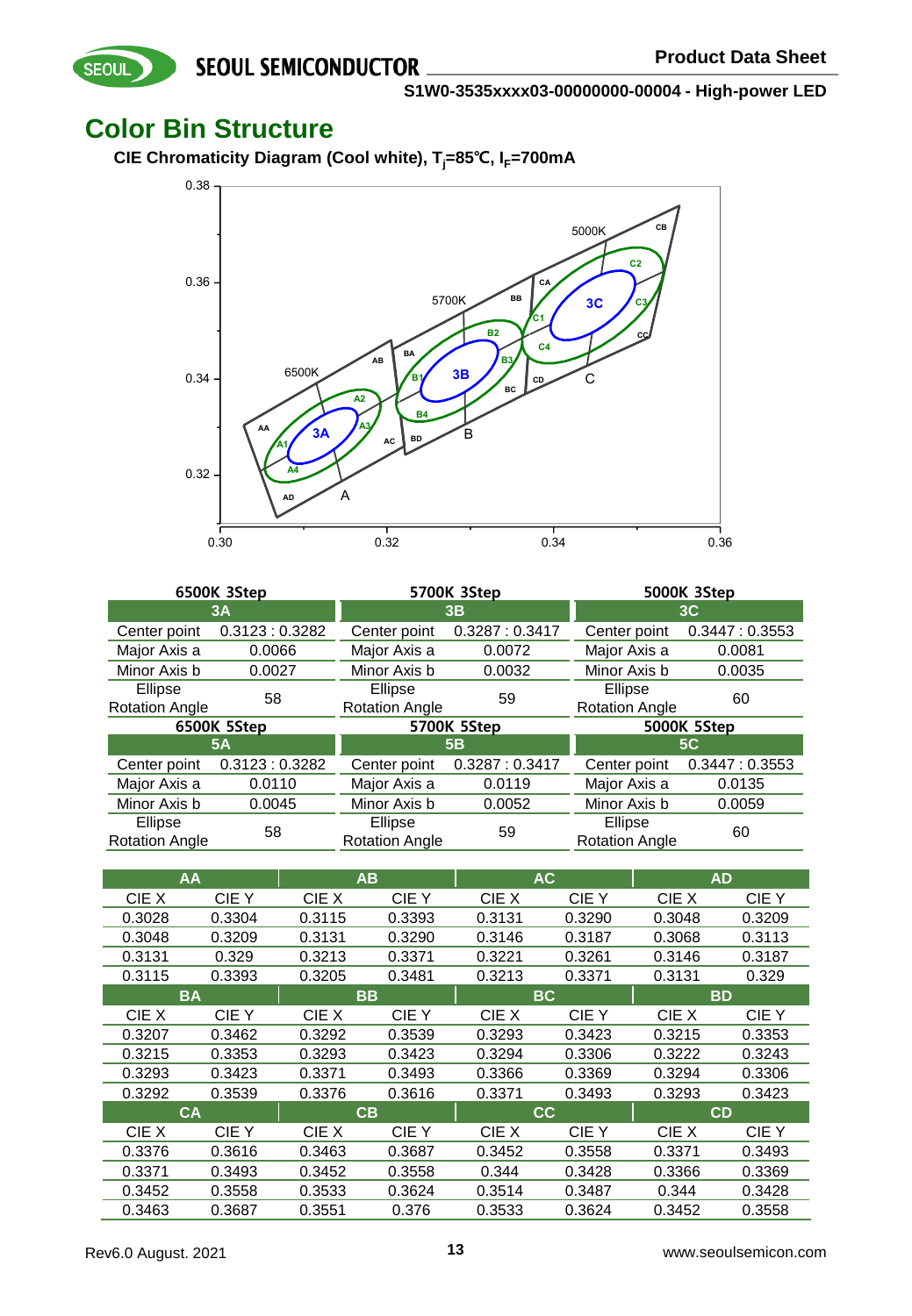**S1W0-3535xxxx03-00000000-00004 - High-power LED**

## **Color Bin Structure**

SEOUL

**CIE Chromaticity Diagram (Neutral White), Tj=85℃, IF=700mA**



| 4000K 3Step           |               |  |  |  |  |
|-----------------------|---------------|--|--|--|--|
| 3E                    |               |  |  |  |  |
| Center point          | 0.3818:0.3797 |  |  |  |  |
| Major Axis a          | 0.0094        |  |  |  |  |
| Minor Axis b          | 0.0041        |  |  |  |  |
| Ellipse               | 53.4          |  |  |  |  |
| <b>Rotation Angle</b> |               |  |  |  |  |

| 4000K 5Step                 |               |  |  |  |  |
|-----------------------------|---------------|--|--|--|--|
| 5E                          |               |  |  |  |  |
| Center point                | 0.3818:0.3797 |  |  |  |  |
| Major Axis a<br>0.0157      |               |  |  |  |  |
| Minor Axis b<br>0.0067      |               |  |  |  |  |
| Ellipse                     |               |  |  |  |  |
| 53<br><b>Rotation Angle</b> |               |  |  |  |  |

| EA     |        |        | EB     | EC.    |        |        | ED     |
|--------|--------|--------|--------|--------|--------|--------|--------|
| CIE X  | CIF Y  | CIE X  | CIE Y  | CIF X  | CIE Y  | CIE X  | CIE Y  |
| 0.3736 | 0.3874 | 0.3871 | 0.3959 | 0.3828 | 0.3803 | 0.3703 | 0.3726 |
| 0.3703 | 0.3726 | 0.3828 | 0.3803 | 0.3784 | 0.3647 | 0.3670 | 0.3578 |
| 0.3828 | 0.3803 | 0.3952 | 0.3880 | 0.3898 | 0.3716 | 0.3784 | 0.3647 |
| 0.3871 | 0.3959 | 0.4006 | 0.4044 | 0.3952 | 0.3880 | 0.3828 | 0.3803 |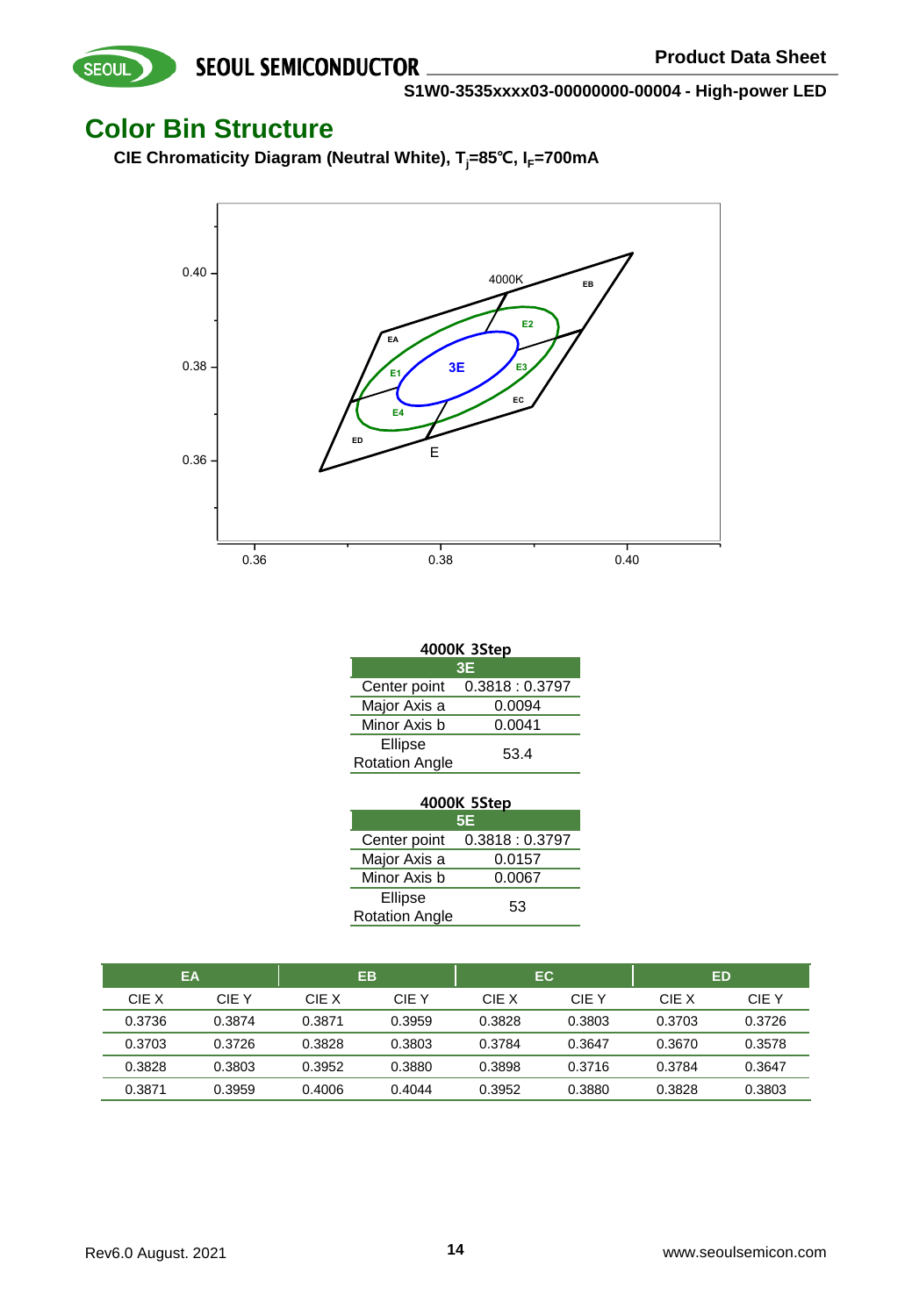**S1W0-3535xxxx03-00000000-00004 - High-power LED**

## **Color Bin Structure**

SEOUL

**CIE Chromaticity Diagram (Warm White), Tj=85℃, IF=700mA**



| 3500K 3Step                      |               |                                  | 3000K 3Step   | 2700K 3Step                      |               |  |  |
|----------------------------------|---------------|----------------------------------|---------------|----------------------------------|---------------|--|--|
|                                  | 3F            | 3 <sub>G</sub>                   |               | 3H                               |               |  |  |
| Center point                     | 0.4073:0.3917 | Center point                     | 0.4338:0.4030 | Center point                     | 0.4578:0.4101 |  |  |
| Major Axis a                     | 0.0093        | Major Axis a                     | 0.0086        | Major Axis a                     | 0.0080        |  |  |
| Minor Axis b                     | 0.0042        | Minor Axis b                     | 0.0042        | Minor Axis b                     | 0.0041        |  |  |
| Ellipse<br><b>Rotation Angle</b> | 54            | Ellipse<br><b>Rotation Angle</b> | 54            | Ellipse<br><b>Rotation Angle</b> | 54            |  |  |
|                                  | 3500K 5Step   |                                  | 3000K 5Step   |                                  | 2700K 5Step   |  |  |
|                                  | 5F            |                                  | 5G            |                                  | 5H            |  |  |
| Center point                     | 0.4073:0.3917 | Center point                     | 0.4338:0.4030 | Center point                     | 0.4578:0.4101 |  |  |
| Major Axis a                     | 0.0155        | Major Axis a                     | 0.0142        | Major Axis a                     | 0.0132        |  |  |
| Minor Axis b                     | 0.0068        | Minor Axis b                     | 0.0068        | Minor Axis b                     | 0.0068        |  |  |
| Ellipse<br><b>Rotation Angle</b> | 54            | Ellipse<br><b>Rotation Angle</b> | 54            | Ellipse<br><b>Rotation Angle</b> | 54            |  |  |

|        | <b>FA</b>   |        | <b>FB</b> | FC.       |             | <b>FD</b> |             |
|--------|-------------|--------|-----------|-----------|-------------|-----------|-------------|
| CIE X  | CIE Y       | CIE X  | CIE Y     | CIE X     | CIE Y       | CIE X     | CIE Y       |
| 0.3996 | 0.4015      | 0.4146 | 0.4089    | 0.4082    | 0.3920      | 0.3943    | 0.3853      |
| 0.3943 | 0.3853      | 0.4082 | 0.3920    | 0.4017    | 0.3751      | 0.3889    | 0.3690      |
| 0.4082 | 0.392       | 0.4223 | 0.3990    | 0.4147    | 0.3814      | 0.4017    | 0.3751      |
| 0.4146 | 0.4089      | 0.4299 | 0.4165    | 0.4223    | 0.3990      | 0.4082    | 0.3920      |
|        | <b>GA</b>   |        | <b>GB</b> | GC.       |             | <b>GD</b> |             |
| CIE X  | <b>CIEY</b> | CIE X  | CIE Y     | CIE X     | <b>CIEY</b> | CIE X     | <b>CIEY</b> |
| 0.4299 | 0.4165      | 0.4430 | 0.4212    | 0.4345    | 0.4033      | 0.4223    | 0.399       |
| 0.4223 | 0.3990      | 0.4345 | 0.4033    | 0.4259    | 0.3853      | 0.4147    | 0.3814      |
| 0.4345 | 0.4033      | 0.4468 | 0.4077    | 0.4373    | 0.3893      | 0.4259    | 0.3853      |
| 0.4430 | 0.4212      | 0.4562 | 0.426     | 0.4468    | 0.4077      | 0.4345    | 0.4033      |
|        | <b>HA</b>   |        | <b>HB</b> | <b>HC</b> |             | <b>HD</b> |             |
| CIE X  | CIE Y       | CIE X  | CIE Y     | CIE X     | CIE Y       | CIE X     | CIE Y       |
| 0.4562 | 0.426       | 0.4687 | 0.4289    | 0.4585    | 0.4104      | 0.4468    | 0.4077      |
| 0.4468 | 0.4077      | 0.4585 | 0.4104    | 0.4483    | 0.3919      | 0.4373    | 0.3893      |
| 0.4585 | 0.4104      | 0.4703 | 0.4132    | 0.4593    | 0.3944      | 0.4483    | 0.3919      |
| 0.4687 | 0.4289      | 0.481  | 0.4319    | 0.4703    | 0.4132      | 0.4585    | 0.4104      |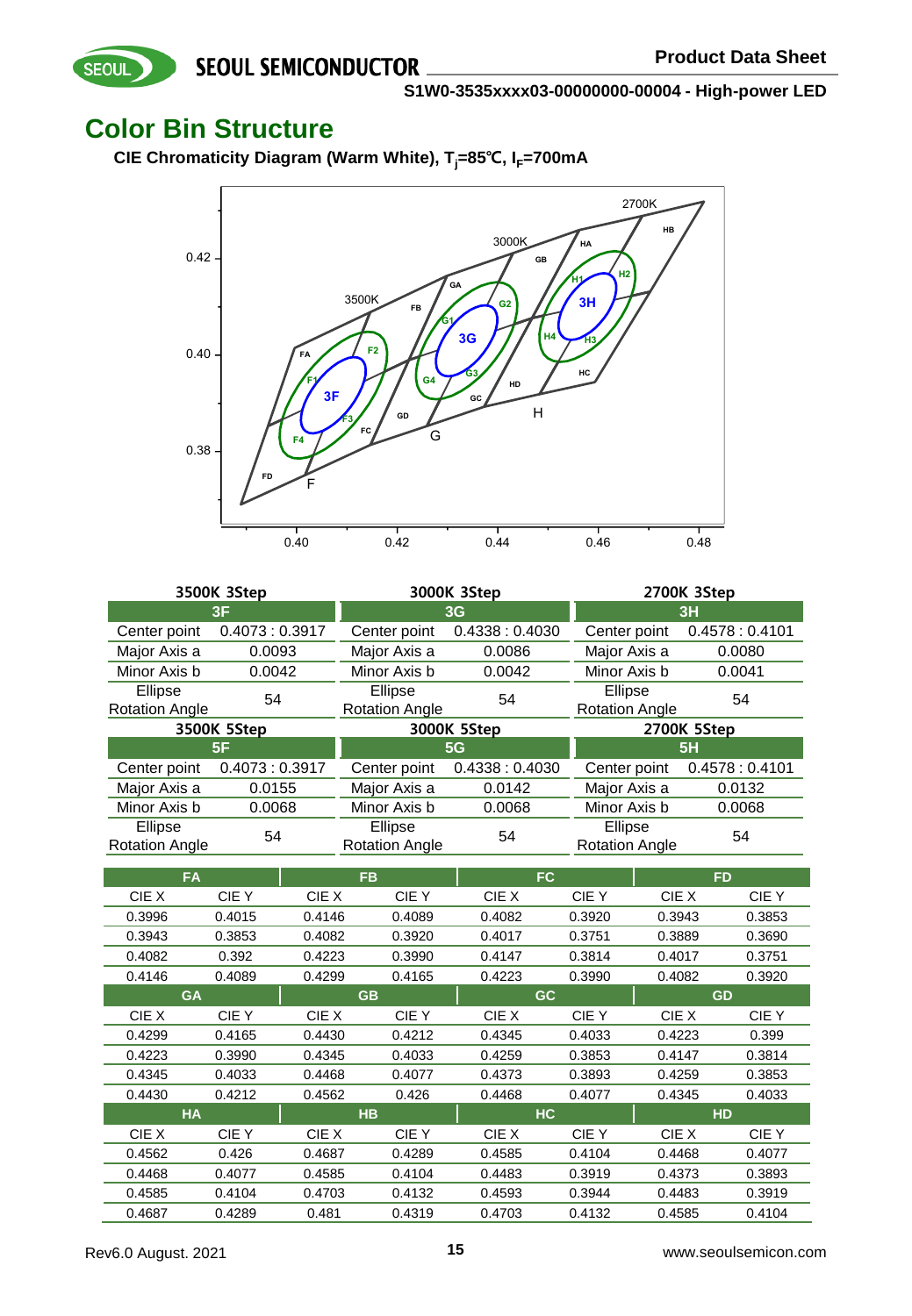## **Color Bin Structure**

SEOUL

**CIE Chromaticity Diagram (Warm White), Tj=85℃, IF=700mA**



| 2200K 3Step                   |               |  |  |  |  |
|-------------------------------|---------------|--|--|--|--|
| 3K                            |               |  |  |  |  |
| Center point                  | 0.5018:0.4153 |  |  |  |  |
| Major Axis a                  | 0.0086        |  |  |  |  |
| Minor Axis b                  | 0.0040        |  |  |  |  |
| Ellipse                       |               |  |  |  |  |
| 49.3<br><b>Rotation Angle</b> |               |  |  |  |  |

| 2200K 5Step                   |               |  |  |  |  |  |
|-------------------------------|---------------|--|--|--|--|--|
| <b>5K</b>                     |               |  |  |  |  |  |
| Center point                  | 0.5018:0.4153 |  |  |  |  |  |
| Major Axis a                  | 0.0144        |  |  |  |  |  |
| Minor Axis b                  | 0.0066        |  |  |  |  |  |
| Ellipse                       |               |  |  |  |  |  |
| 49.3<br><b>Rotation Angle</b> |               |  |  |  |  |  |

| KA     |        |        | <b>KB</b> | <b>KC</b> |        |        | <b>KD</b> |
|--------|--------|--------|-----------|-----------|--------|--------|-----------|
| CIE X  | CIF Y  | CIF X  | CIE Y     | CIF X     | CIE Y  | CIE X  | CIE Y     |
| 0.5045 | 0.4344 | 0.5152 | 0.4343    | 0.5024    | 0.4155 | 0.4922 | 0.4156    |
| 0.4922 | 0.4156 | 0.5024 | 0.4155    | 0.4896    | 0.3967 | 0.4799 | 0.3967    |
| 0.5024 | 0.4155 | 0.5126 | 0.4155    | 0.4993    | 0.3967 | 0.4896 | 0.3967    |
| 0.5152 | 0.4343 | 0.5259 | 0.4342    | 0.5126    | 0.4155 | 0.5024 | 0.4155    |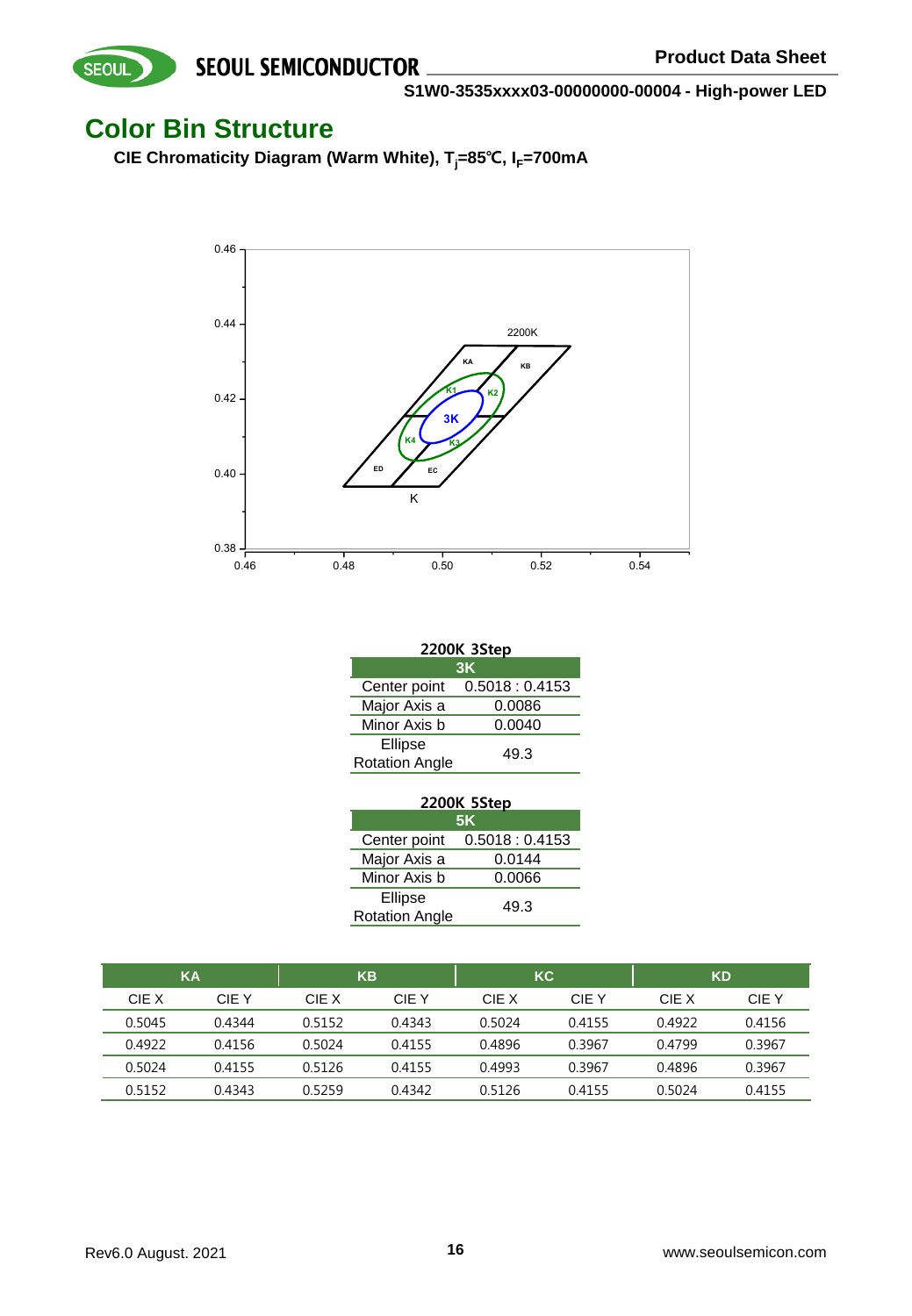

# **Mechanical Dimensions**









(1) All dimensions are in millimeters.

(2) Scale : none

(3) Undefined tolerance is  $\pm 0.1$ mm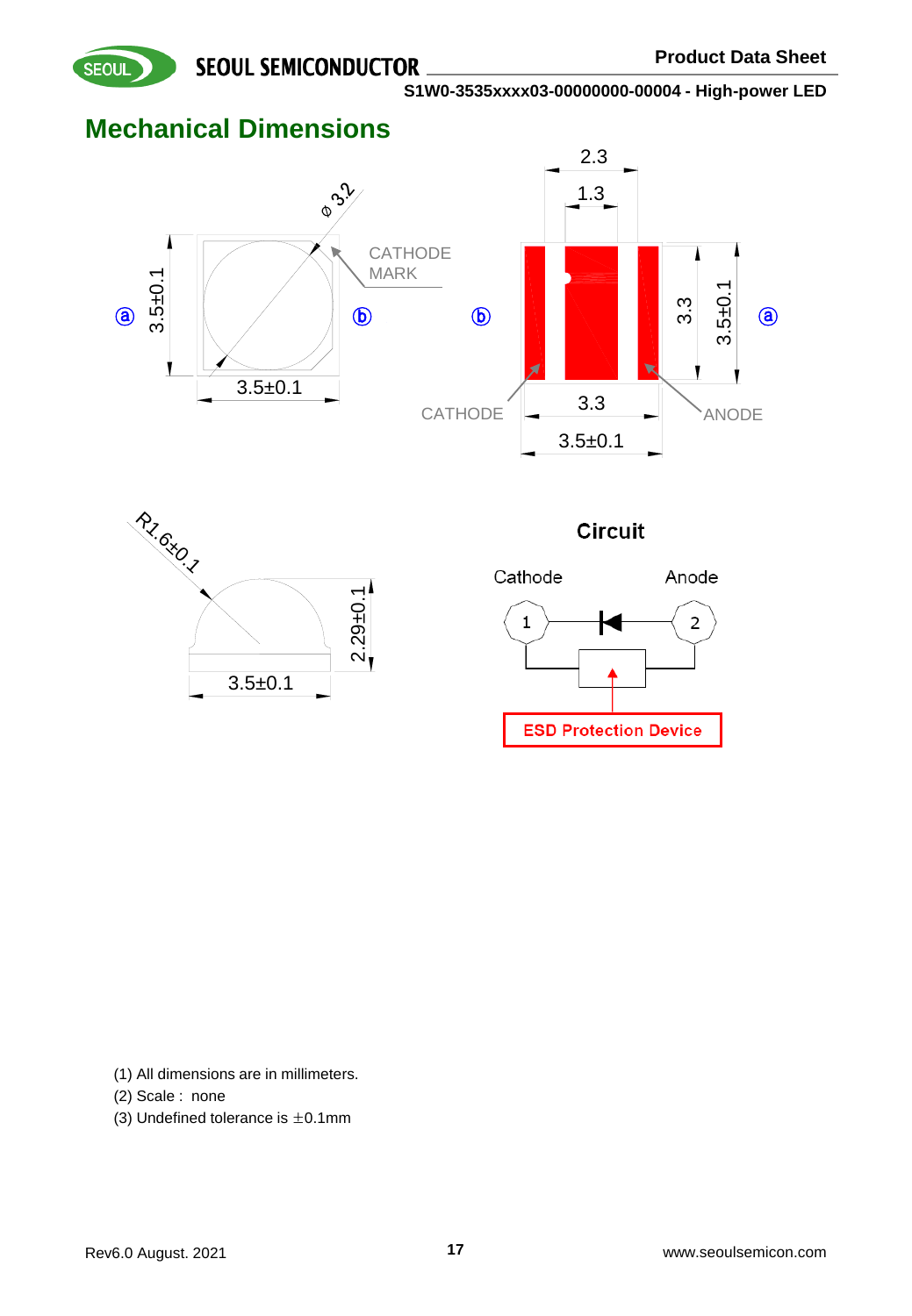

# **Recommended Solder Pad**





Recommended PCB Solder Pad

Recommended Stencil Pattern

(1) All dimensions are in millimeters.

- (2) Scale : none
- (3) This drawing without tolerances are for reference only.
- (4) Undefined tolerance is  $\pm 0.1$ mm.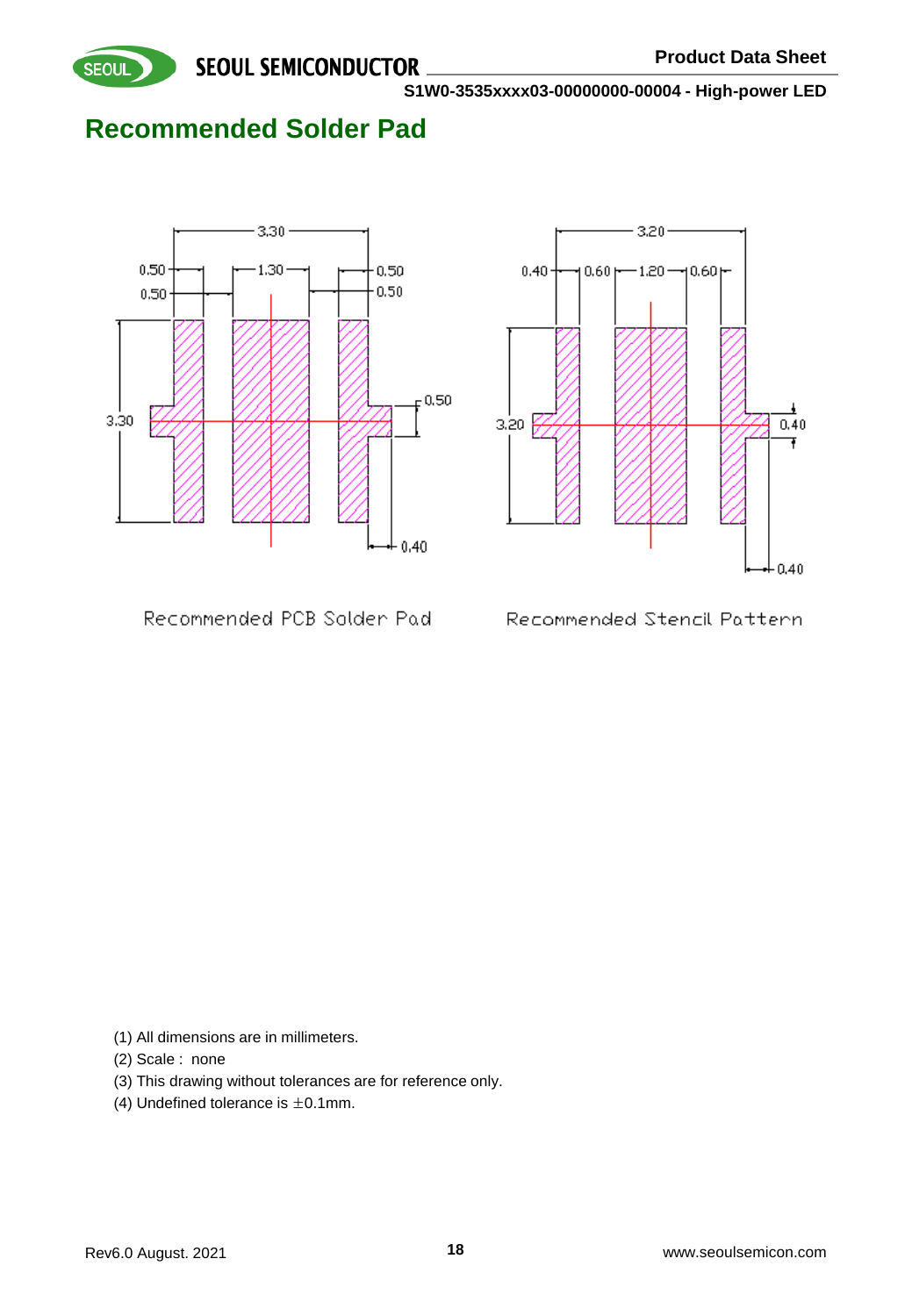**S1W0-3535xxxx03-00000000-00004 - High-power LED**

## **Reflow Soldering Characteristics**

**SEOUL** 



| <b>Profile Feature</b>                                                                            | <b>Sn-Pb Eutectic Assembly</b>     | <b>Pb-Free Assembly</b>                      |
|---------------------------------------------------------------------------------------------------|------------------------------------|----------------------------------------------|
| Average ramp-up rate (Tsmax to Tp)                                                                | 3° C/second max.                   | 3° C/second max.                             |
| Preheat<br>- Temperature Min (Tsmin)<br>- Temperature Max (Tsmax)<br>- Time (Tsmin to Tsmax) (ts) | 100 °C<br>150 °C<br>60-120 seconds | 150 $^{\circ}$ C<br>200 °C<br>60-180 seconds |
| Time maintained above:<br>- Temperature (TL)<br>- Time $(tL)$                                     | 183 °C<br>60-150 seconds           | 217 $\degree$ C<br>60-150 seconds            |
| Peak Temperature (Tp)                                                                             | $215^{\circ}$ C                    | 260°C                                        |
| Time within 5°C of actual Peak<br>Temperature (tp)2                                               | 10-30 seconds                      | 20-40 seconds                                |
| Ramp-down Rate                                                                                    | 6 °C/second max.                   | 6 °C/second max.                             |
| Time 25°C to Peak Temperature                                                                     | 6 minutes max.                     | 8 minutes max.                               |

## **Caution**

- (1) Reflow soldering is recommended not to be done more than two times. In the case of more than 24 hours passed soldering after first, LEDs will be damaged.
- (2) Repairs should not be done after the LEDs have been soldered. When repair is unavoidable, suitable tools must be used.
- (3) Die slug is to be soldered.
- (4) When soldering, do not put stress on the LEDs during heating.
- (5) After soldering, do not warp the circuit board.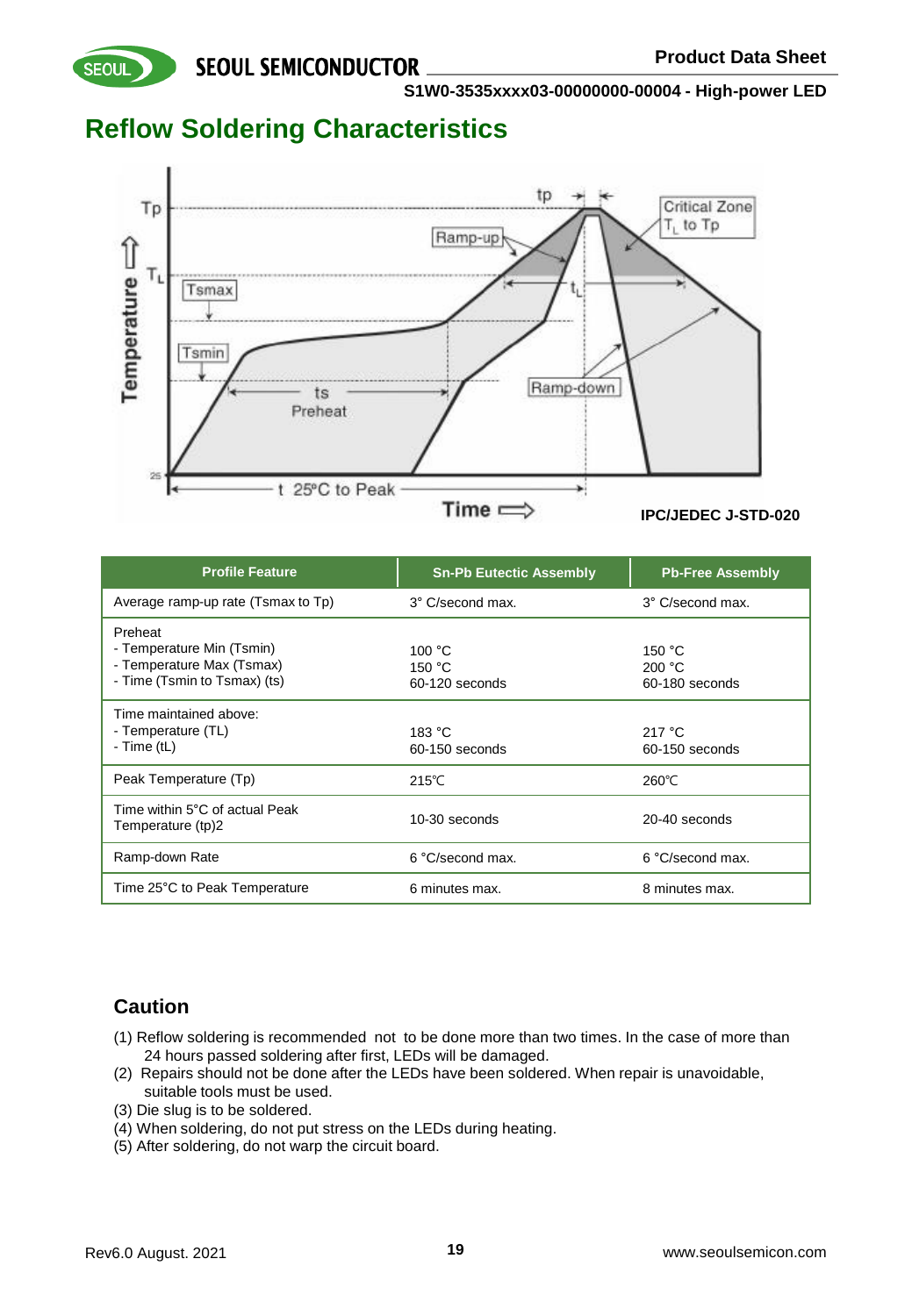

**S1W0-3535xxxx03-00000000-00004 - High-power LED**

# **Emitter Tape & Reel Packaging**



UNIT: mm

- 1. Quantity : 900pcs/Reel
- 2. Cumulative Tolerance : Cumulative Tolerance/10 pitches to be  $\pm$ 0.2mm
- 3. Adhesion Strength of Cover Tape : Adhesion strength to be 10-60g when the cover tape is turned off from the carrier tape at the angle of 10º to the carrier tape
- 4. Package : P/N, Manufacturing data Code No. and quantity to be indicated on a damp proof Package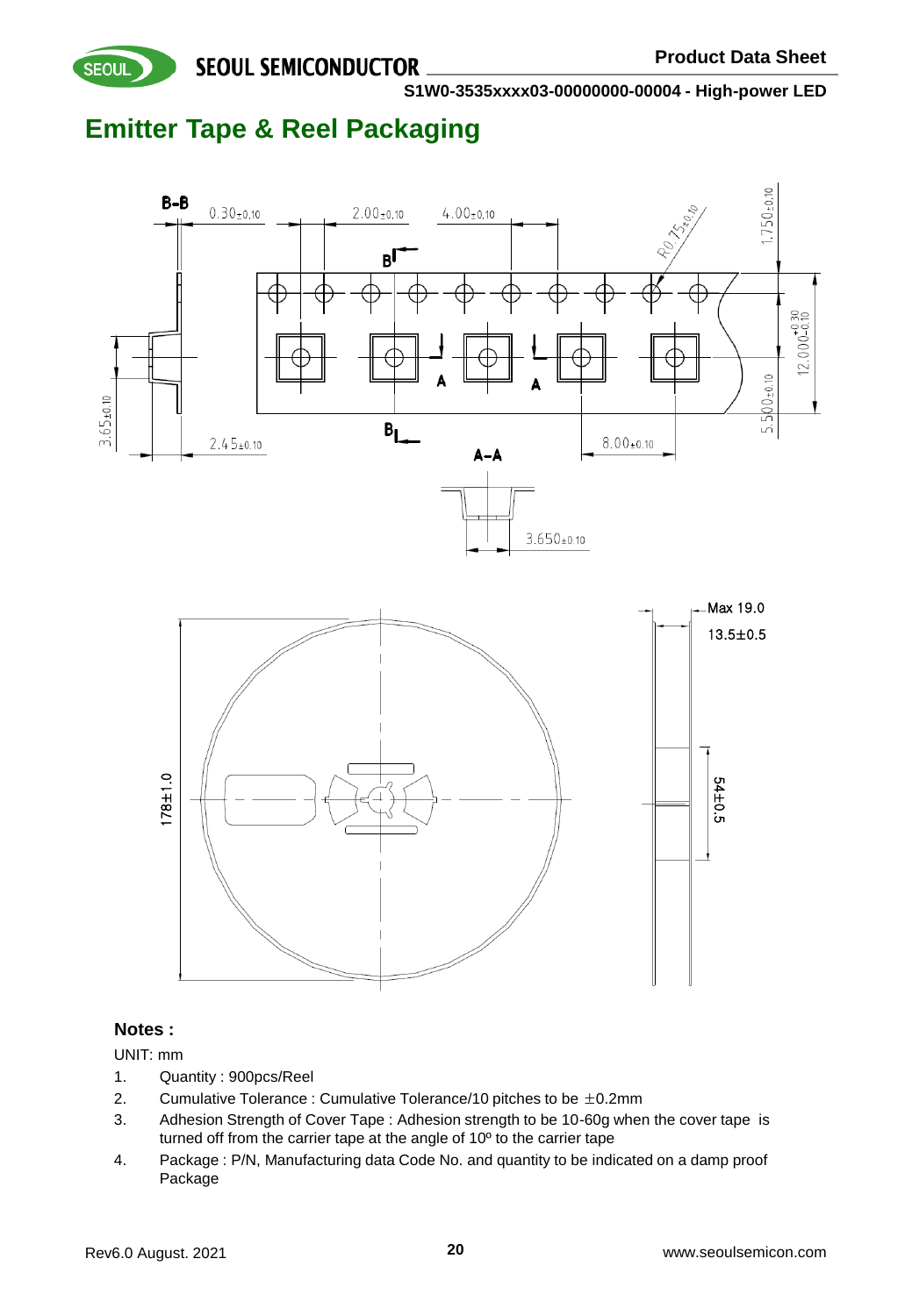



# **Packaging Information**

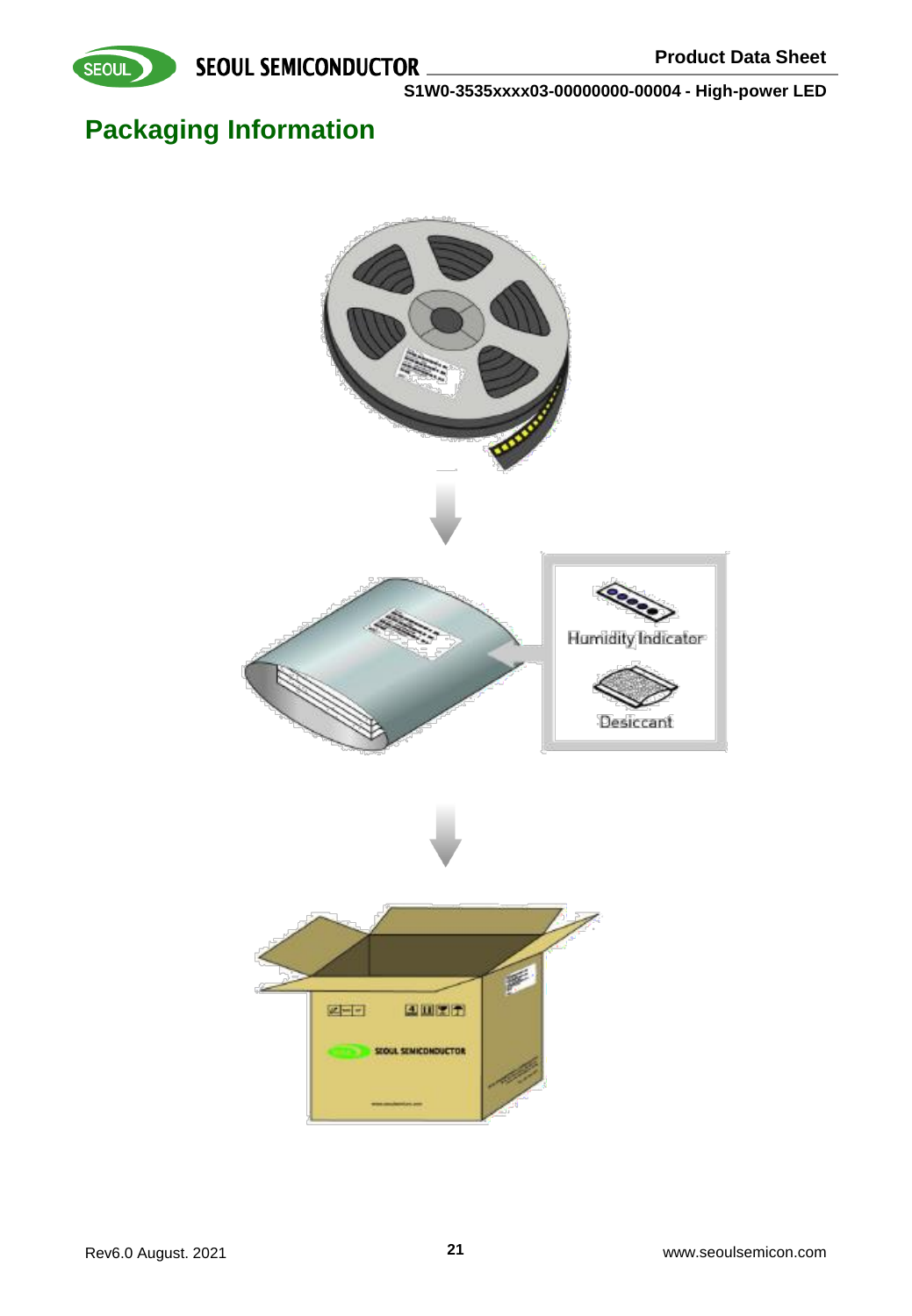

# **Product Nomenclature**

## **Table 10. Part Numbering System :**

| <b>Part Number Code</b>          | <b>Description</b>                | <b>Part Number</b> | Value                |
|----------------------------------|-----------------------------------|--------------------|----------------------|
| $X_1$                            | Company                           | S                  | Seoul Semiconductor  |
| $\mathsf{X}_2$                   | Level of Integration              | 1                  | Discrete LED         |
| $X_3X_4$                         | Technology                        | W <sub>0</sub>     | <b>General White</b> |
|                                  |                                   |                    |                      |
| $X_5X_6X_7X_8$                   | <b>Dimension</b>                  | 3535               |                      |
| $X_9X_{10}$                      | CCT                               | 40                 |                      |
| $X_{11}X_{12}$                   | CRI                               | 70                 |                      |
| $X_{13}X_{14}$                   | Vf                                |                    |                      |
|                                  |                                   |                    |                      |
| $X_{15}X_{16}X_{17}$             | Characteristic code<br>Flux Rank  | 000                |                      |
| $X_{18}X_{19}X_{20}$             | Characteristic code<br>Vf Rank    | 000                |                      |
| $\mathsf{X}_{21}\mathsf{X}_{22}$ | Characteristic code<br>Color Step | 00                 |                      |
|                                  |                                   |                    |                      |
| $\mathsf{X}_{23}\mathsf{X}_{24}$ | Type                              | 00                 |                      |
| $X_{25}X_{26}X_{27}$             | Internal code                     | 004                | Z5M4                 |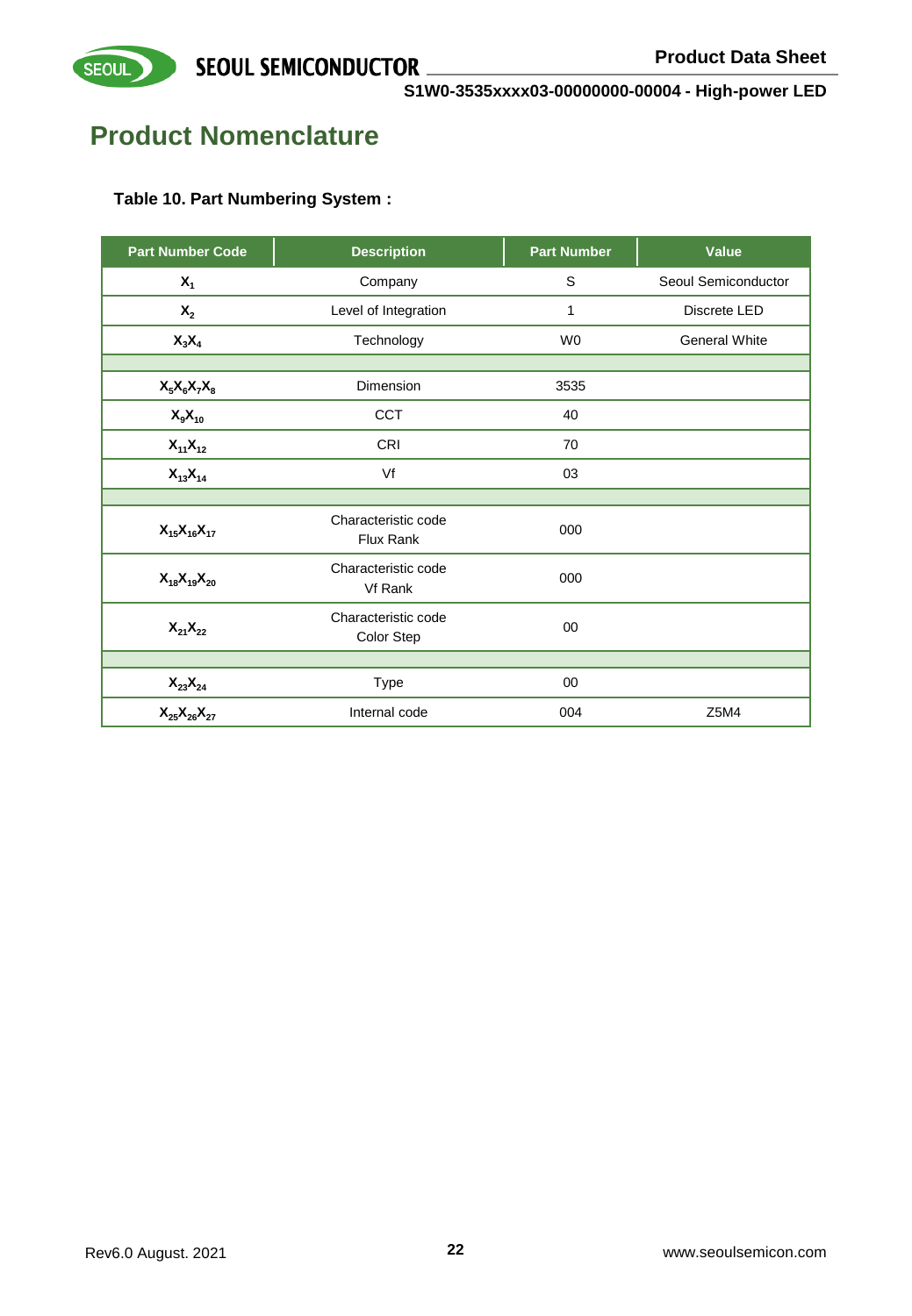**SEOUL** 

**S1W0-3535xxxx03-00000000-00004 - High-power LED**

# **Handling of Silicone Resin for LEDs**

(1) During processing, mechanical stress on the surface should be minimized as much as possible. Sharp objects of all types should not be used to pierce the sealing compound.



- (2) In general, LED should only be handled from the side. By the way, this also applies to LED without a silicone sealant, since the surface can also become scratched.
- (3) When populating boards in SMT production, there are basically no restrictions regarding the form of the pick and place nozzle, except that mechanical pressure on the surface of the resin must be prevented. This is assured by choosing a pick and place nozzle which is larger than the LED's reflector area.
- (4) Silicone differs from materials conventionally used for the manufacturing of LEDs. These conditions must be considered during the handling of such devices. Compared to standard encapsulants, silicone is generally softer, and the surface is more likely to attract dust. As mentioned previously, the increased sensitivity to dust requires special care during processing. In cases where a minimal level of dirt and dust particles cannot be guaranteed, a suitable cleaning solution must be applied to the surface after the soldering of components.
- (5) Seoul Semiconductor suggests using isopropyl alcohol for cleaning. In case other solvents are used, it must be assured that these solvents do not dissolve the package or resin. Ultrasonic cleaning is not recommended. Ultrasonic cleaning may cause damage to the LED.
- (6) Please do not mold this product into another resin (epoxy, urethane, etc) and do not handle this product with acid or sulfur material in sealed space.
- (7) Avoid leaving fingerprints on silicone resin parts.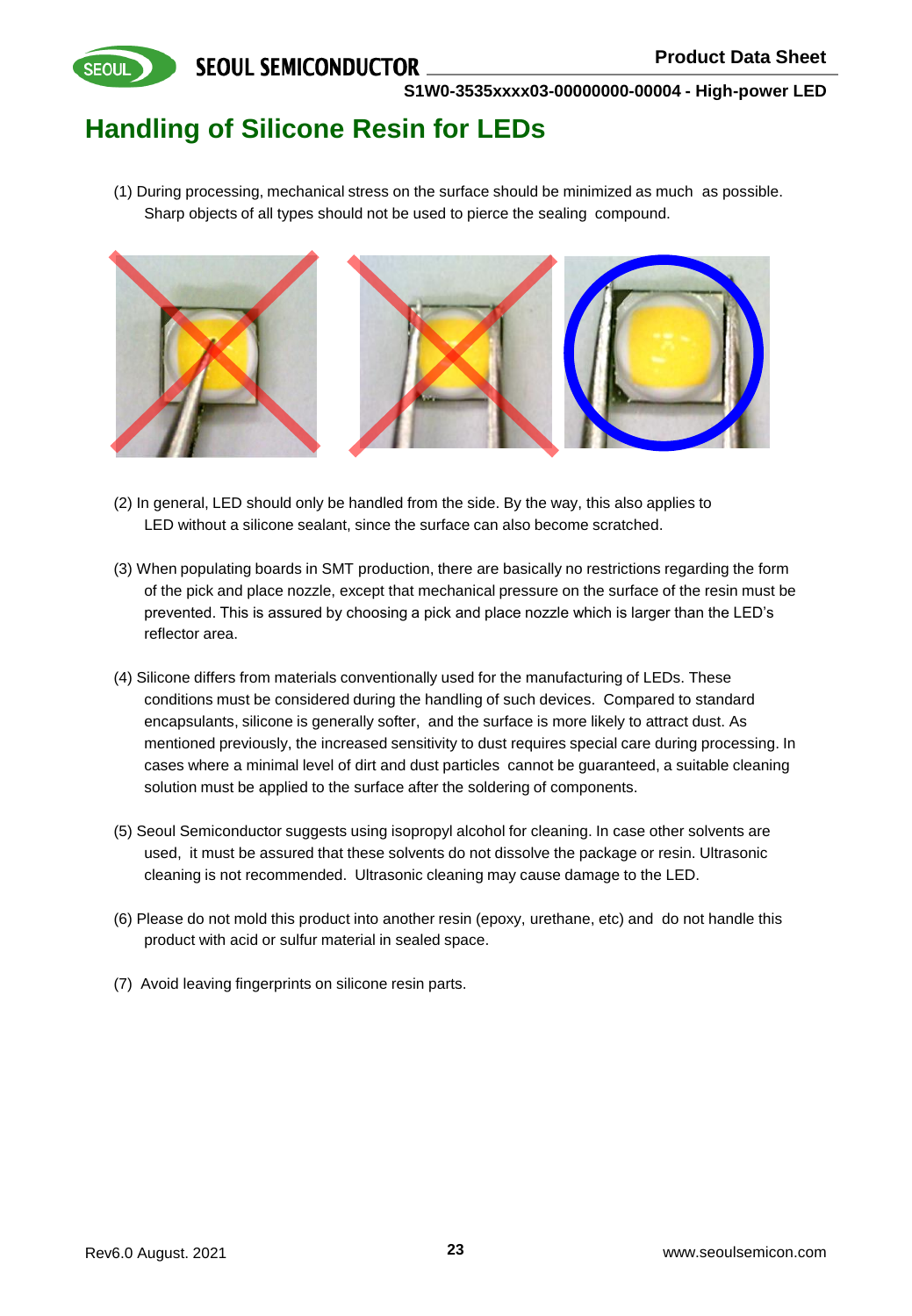# **Precaution for Use**

#### (1) Storage

**SEOUI** 

To avoid the moisture penetration, we recommend storing LED in a dry box with a desiccant . The recommended storage temperature range is 5℃ to 30℃ and a maximum humidity of RH50%.

(2) Use Precaution after Opening the Packaging

Use SMD techniques properly when solder the LED as separation of the lens may affect the light output efficiency.

Pay attention to the following:

- a. Recommend conditions after opening the package
	- Sealing / Temperature : 5 ~ 30℃ Humidity : less than RH60%
- b. If the package has been opened more than 4 weeks **(MSL 2a)** or the color of the desiccant changes, components should be dried for 10-24hr at  $65\pm5^{\circ}$ C

(3) Do not apply mechanical force or excess vibration during the cooling process to normal temperature after soldering.

(4) Do not rapidly cool device after soldering.

(5) Components should not be mounted on warped (non coplanar) portion of PCB.

(6) Radioactive exposure is not considered for the products listed here in.

(7) Gallium arsenide is used in some of the products listed in this publication. These products are dangerous if they are burned or shredded in the process of disposal. It is also dangerous to drink the liquid or inhale the gas generated by such products when chemically disposed of.

(8) This device should not be used in any type of fluid such as water, oil, organic solvent and etc. When washing is required, IPA (Isopropyl Alcohol) should be used.

(9) When the LED are in operation the maximum current should be decided after measuring the package temperature.

(10) The appearance and specifications of the product may be modified for improvement without notice.

(11) Long time exposure of sunlight or occasional UV exposure will cause lens discoloration.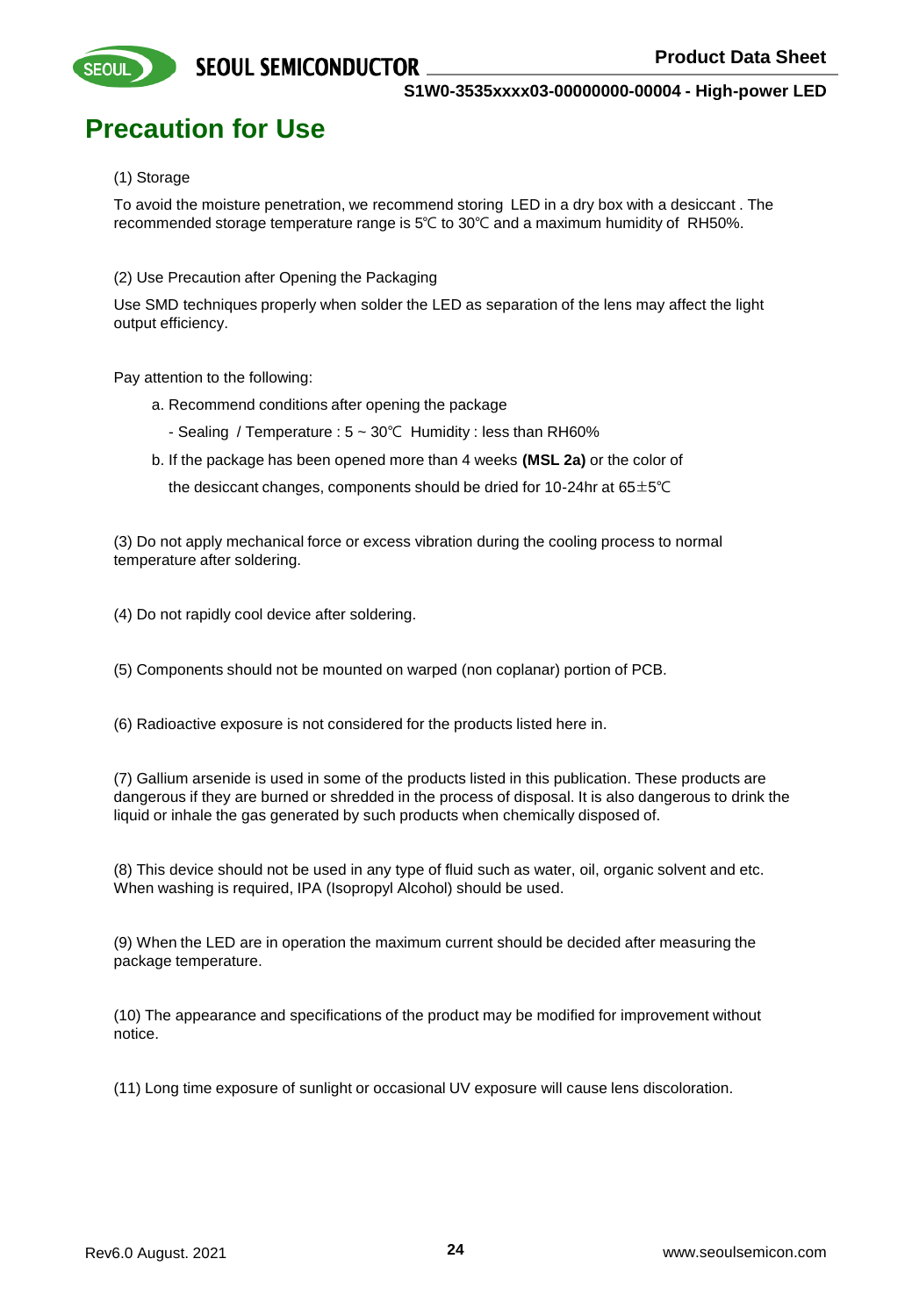

**SEOUI** 

**S1W0-3535xxxx03-00000000-00004 - High-power LED**

# **Precaution for Use**

(12) VOCs (Volatile organic compounds) emitted from materials used in the construction of fixtures ca n penetrate silicone encapsulants of LED and discolor when exposed to heat and photonic energy. Th e result can be a significant loss of light output from the fixture. Knowledge of the properties of the mat erials selected to be used in the construction of fixtures can help prevent these issues.

(13) Attaching LEDs, do not use adhesives that outgas organic vapor.

(14) The driving circuit must be designed to allow forward voltage only when it is ON or OFF. If the rev erse voltage is applied to LED, migration can be generated resulting in LED damage.

(15) LED is sensitive to Electro-Static Discharge (ESD) and Electrical Over Stress (EOS). Below is a li st of suggestions that Seoul Semiconductor purposes to minimize these effects.

a. ESD (Electro Static Discharge)

Electrostatic discharge (ESD) is the defined as the release of static electricity when two objects come into contact. While most ESD events are considered harmless, it can be an expensive problem in many industrial environments during production and storage. The damage from ESD to an LED may c ause the product to demonstrate unusual characteristics such as:

- Increase in reverse leakage current lowered turn-on voltage
- Abnormal emissions from the LED at low current

The following recommendations are suggested to help minimize the potential for an ESD event. One or more recommended work area suggestions:

- Ionizing fan setup
- ESD table/shelf mat made of conductive materials
- ESD safe storage containers

One or more personnel suggestion options:

- Antistatic wrist-strap
- Antistatic material shoes
- Antistatic clothes

Environmental controls:

- Humidity control (ESD gets worse in a dry environment)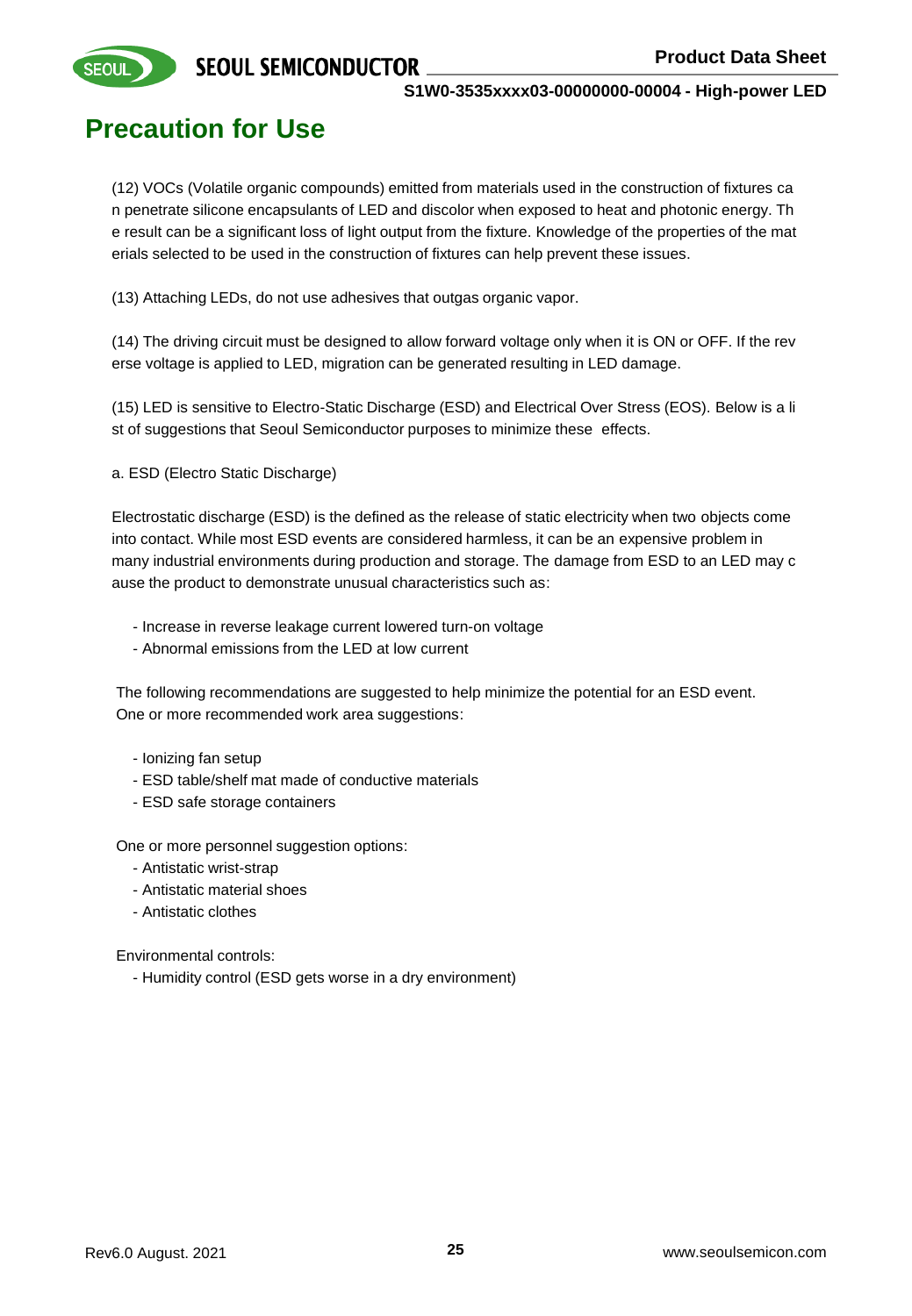

**SEOUI** 

**S1W0-3535xxxx03-00000000-00004 - High-power LED**

# **Precaution for Use**

b. EOS (Electrical Over Stress)

Electrical Over-Stress (EOS) is defined as damage that may occur when an electronic device is subjected to a current or voltage that is beyond the maximum specification limits of the device. The effects from an EOS event can be noticed through product performance like:

- Changes to the performance of the LED package

(If the damage is around the bond pad area and since the package is completely encapsulated the package may turn on but flicker show severe performance degradation.)

- Changes to the light output of the luminaire from component failure
- Components on the board not operating at determined drive power

Failure of performance from entire fixture due to changes in circuit voltage and current across total circuit causing trickle down failures. It is impossible to predict the failure mode of every LED exposed to electrical overstress as the failure modes have been investigated to vary, but there are some common signs that will indicate an EOS event has occurred:

- Damaged may be noticed to the bond wires (appearing similar to a blown fuse)
- Damage to the bond pads located on the emission surface of the LED package
- (shadowing can be noticed around the bond pads while viewing through a microscope) - Anomalies noticed in the encapsulation and phosphor around the bond wires.
- This damage usually appears due to the thermal stress produced during the EOS event.

c. To help minimize the damage from an EOS event Seoul Semiconductor recommends utilizing:

- A surge protection circuit
- An appropriately rated over voltage protection device
- A current limiting device